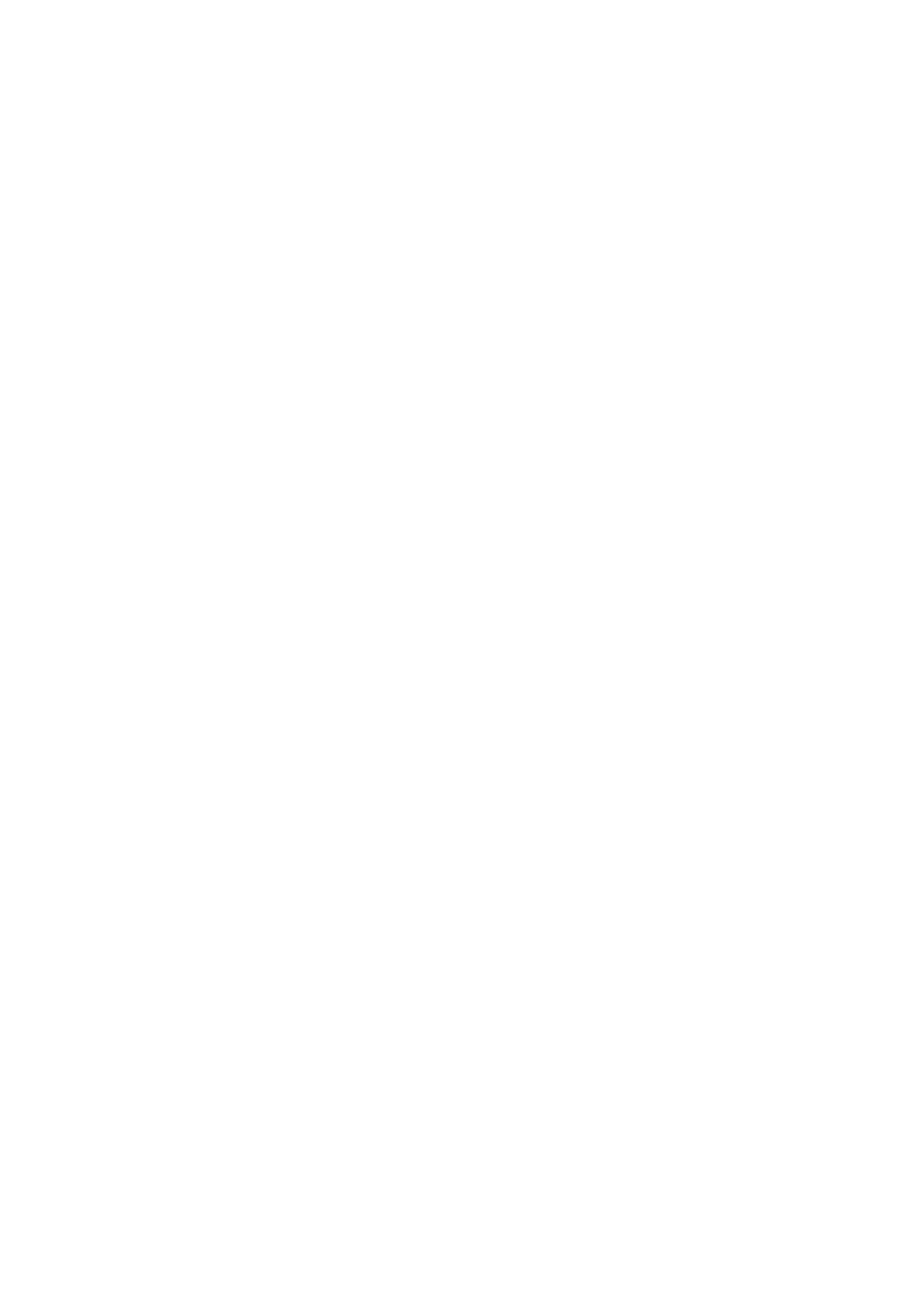**EUROPEAN UNIVERSITY INSTITUTE DEPARTMENT OF LAW**

*After* **finalité***? The Future of the European Constitutional Idea* 

**NEIL WALKER**

EUI Working Paper LAW No. 2007/16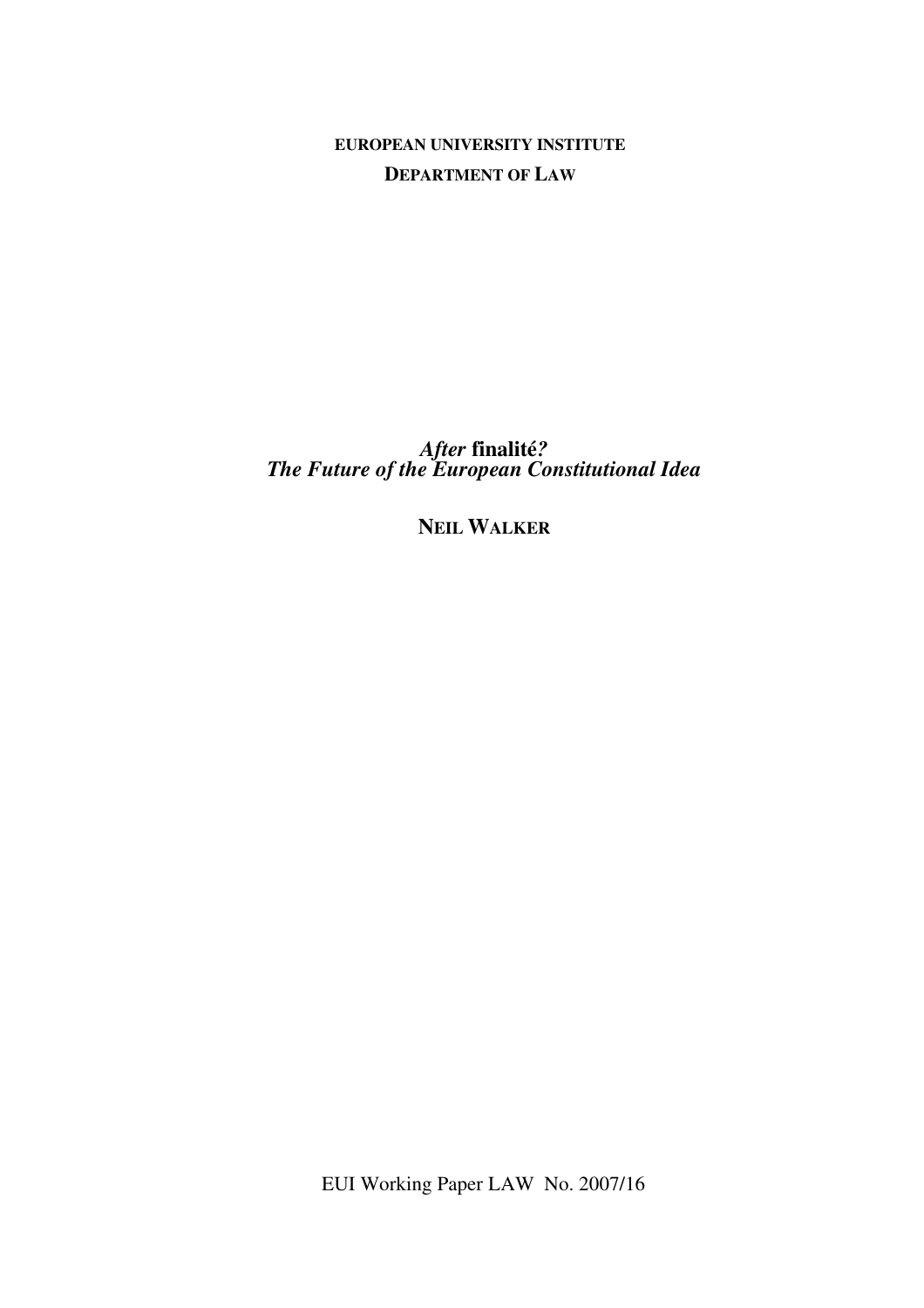This text may be downloaded for personal research purposes only. Any additional reproduction for other purposes, whether in hard copy or electronically, requires the consent of the author(s), editor(s). If cited or quoted, reference should be made to the full name of the author(s), editor(s), the title, the working paper or other series, the year, and the publisher.

The author(s)/editor(s) should inform the Law Department of the EUI if the paper is to be published elsewhere, and should also assume responsibility for any consequent obligation(s).

ISSN 1725-6739

© 2007 Neil Walker

Printed in Italy European University Institute Badia Fiesolana I – 50014 San Domenico di Fiesole (FI) Italy

> http://www.eui.eu/ http://cadmus.eui.eu/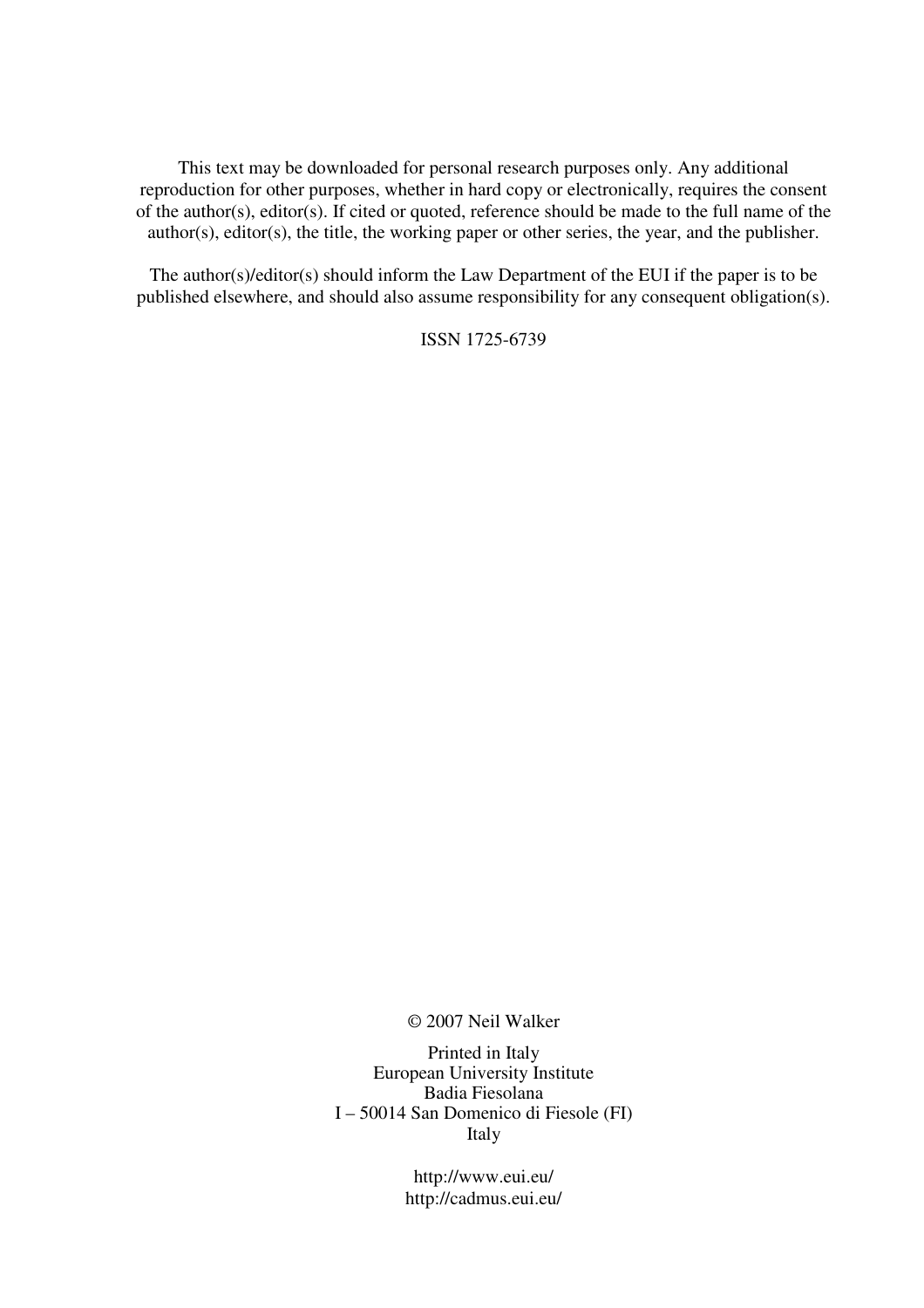#### **Abstract**

This paper sets out to examine the prospects for EU constitutionalism in the light of the protracted and perhaps insuperable difficulties surrounding the ratification of the 2004 Constitutional Treaty. It argues that these difficulties simply reinforce the need for thinking about the EU's constitutional settlement in non 'finalist' terms. The EU polity has always been and remains dynamic and open-ended, and so the attempt to 'contain' it within a final settlement is probably in practice misconceived, as well as leading to deep disagreement about the terms of any such purported final agreement. The constitutional idea remains a powerful one - a key way for the European polity to think about itself seriously as collective project rather than the sum of it various national parts - provided the association of constitutional thought and method with *finalité* is broken.

## **Keywords**

European Convention – Treaty reform – constitutional change – constitution building – referendum – identity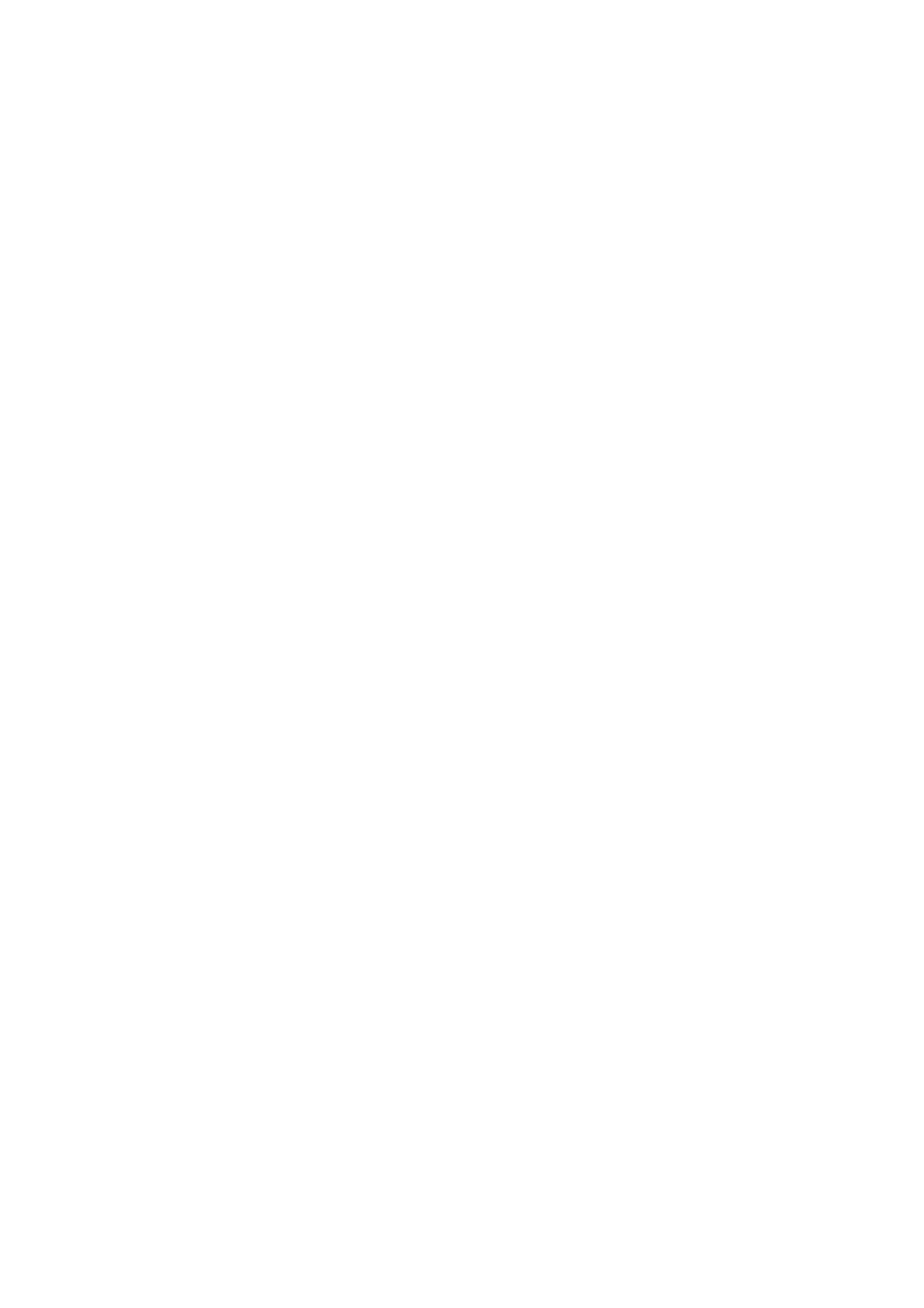# **After** *finalité ?*  **The Future of the European Constitutional Idea\*<sup>1</sup>**

Neil Walker

#### *Section I***. A Time of Reckoning**

 $\overline{a}$ 

The most remarkable consequence of the French and Dutch 'no' votes on the ratification of the Constitutional Treaty (CT) in the Spring of 2005 was not the reduction of the EU to a state of political crisis –we had been there before – but the sense, widespread even amongst those most ambitious and normally most optimistic with regard to the course of integration, that this time the crisis could hardly be viewed as "salutary."<sup>2</sup> It was and remains difficult, in other words, to construe that acute moment of political disaffection and disorientation as a turning-point, one that will lead in the fullness of time to the EU recovering its political health. On the one hand, for reasons to be discussed below, it is not easy to see how a wide-ranging agenda for the future structure and direction of the EU can now be developed in the absence of an explicit constitutional frame - or at least of the realistic contemplation of such a frame. Yet, on the other hand, popular rejection in two founding Member States – including one half of the *couple franco-allemand* for so long viewed as pivotal to the Union's coherence and credibility – cannot easily be repaired and continues to undermine the prospects for any such constitutional frame. Taken together, these two propositions cast severe doubt not only on the plausibility of an expansive conception of the future of European integration, but also, given the undeniable (if far from straightforward) significance of public opinion and support as a measure of the public good, on its desirability

But is such a bleak conclusion truly justified, especially now, a year on, when we have begum to achieve some critical and political distance from these seismic events? Is it indeed the case *both* that the European supranational project is likely to founder in the absence of an overt constitutional register of debate, *and* that the blocked documentary project must be discarded as an unrepeatable experiment - so removing the prospect of the future development of any such constitutional register? The answer suggested in this Chapter is that it is only if the strong likelihood of an affirmative answer to the first

<sup>\*</sup> forthcoming in G. Amato, H. Bribosia and B. de Witte (eds), Genèse et destinée de la Constitution européenne (Bruylant, 2007)

<sup>&</sup>lt;sup>1</sup> An earlier and much briefer version of the argument developed in this text can be found in "A Constitutional Reckoning" (2006) 13 *Constellations* 140-150.

<sup>2</sup> P. Sutherland, "Editorial" , *EU Constitution Newsletter*, July 2005; www.fedtrust.co.uk/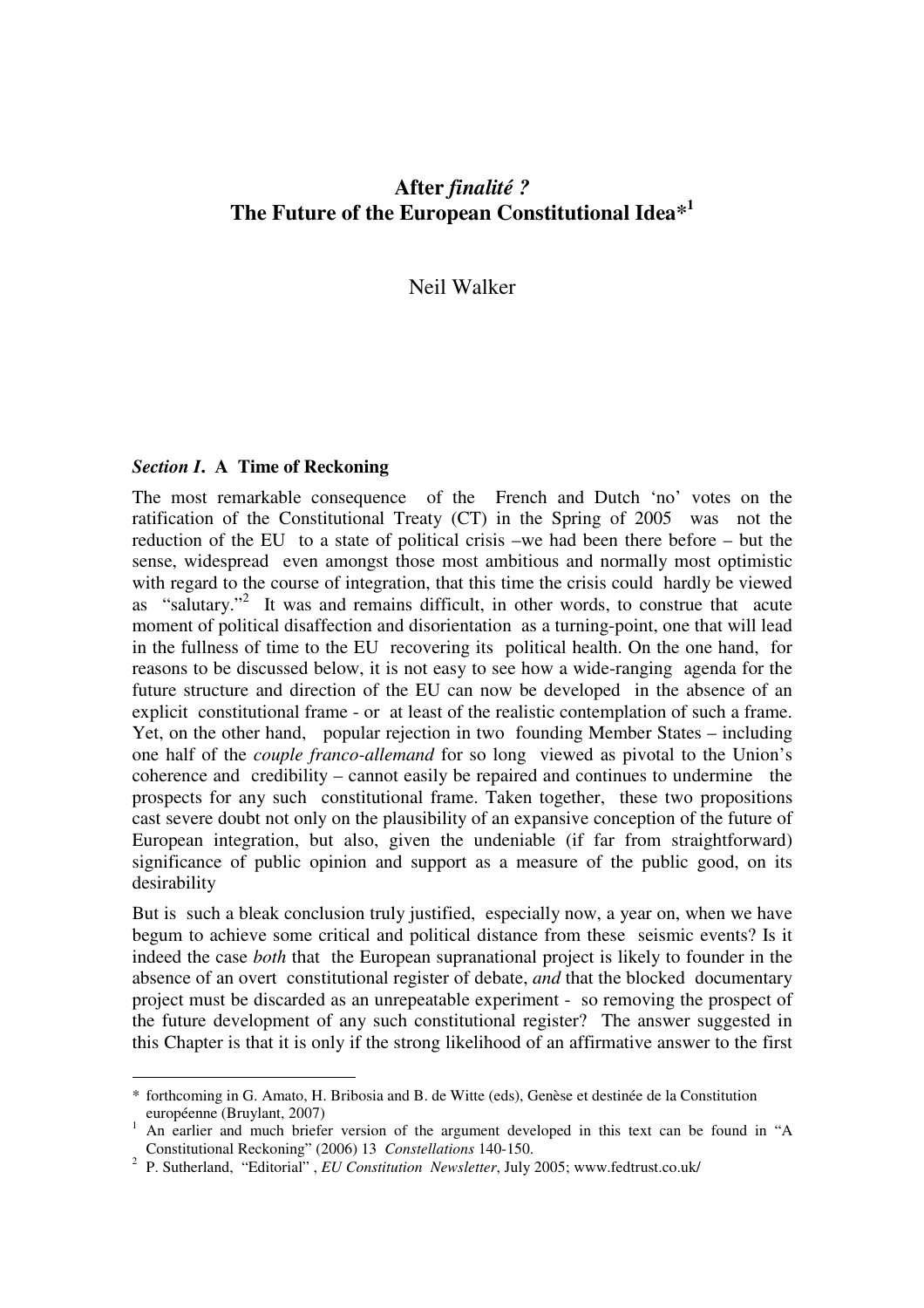question is broadly acknowledged that an affirmative answer to the second question may be avoided. That is to say, it is only if, as the referendum dust settles and there is some sense of a return to 'normal business', $3$  we avoid complacency and continue to acknowledge that, however difficult, a *constitutional* reckoning – a settlement of accounts and treatment of differences in constitutional terms - remains indispensable to the future of the EU, that the political will may be found to revive or engage anew in such an experiment.

To unpack this argument we need to remember how we got here. We need to recall the initial reasons that were or might have been offered in support of a fallible constitutional process as it gradually unfolded over the course of the Laeken Declaration of 2001, the Convention on the Future of Europe of 2002-3, the Intergovernmental Conference (IGC) of 2003-4 and the subsequent tribulations of the treaty ratification stage. The structure of argument in favour of a documentary Constitution was twofold. First, it was claimed, or for the most part simply hoped or assumed, that the prospective prize of a ratified CT outweighed the negative consequences associated with failure. Secondly, the risk of these negative consequences could in any case be dismissed as slight, or at least as more palatable than the risks associated with constitutional inaction. For many this positive risk assessment was based on the rash assumption that since, despite frequent prognostications of doom, no previous Treaty had been rejected, the CT's rejection was likewise highly unlikely. Alternatively, and in the event more pertinently, if the CT did happen to be rejected, this need not undermine the relevance – perhaps even the indispensability - or destroy the prospects of the larger process or objective to which the CT sought to contribute. So while trying and succeeding was clearly better than trying and failing, trying and failing, on this view, was still preferable to not trying at all.<sup>4</sup> On what basis were these claims made and calculations arrived at, and crucially, how do they look and what, if any, optimal strategy do they suggest for the future now that the initial constitutional route appears to have been closed off?

# *Section II***. The Case for a Constitutional Treaty: Material and Symbolic**

The first argument – the argument of substance – divides into three. The prospective value of the CT's prize could be calculated in both material and symbolic terms, and also, if less obviously as regards its direct social effects, in terms of a more basic and non-consequential standard of political morality. The argument from political morality is more appropriately considered in the context of our second argument - the comparative assessment of the risks of failure against those of inaction. For the moment we will concentrate on the material and symbolic arguments and on the instrumental logic through which they proceed, with particular emphasis upon the vital but typically neglected or only superficially treated symbolic dimension..

Materially, the case for the CT is well-known, and indeed is discussed extensively in many of the contributions to Part I of the present volume. Like the Amsterdam Treaty

<sup>&</sup>lt;sup>3</sup> See e.g. A. Moravcsik 'Why Europe Should Dare to be Dull'' *European Voice* 8<sup>th</sup> June 2006.

<sup>4</sup> See e.g., N. Walker, "Europe's Constitutional Momentum and the Search for Polity Legitimacy" (2005) 3 I\*CON, 211-238; for a more cautious assessment, see P. Pettit, "Comment on Walker: Europe's Constitutional Momentum", (2005) 3239-242. I\*CON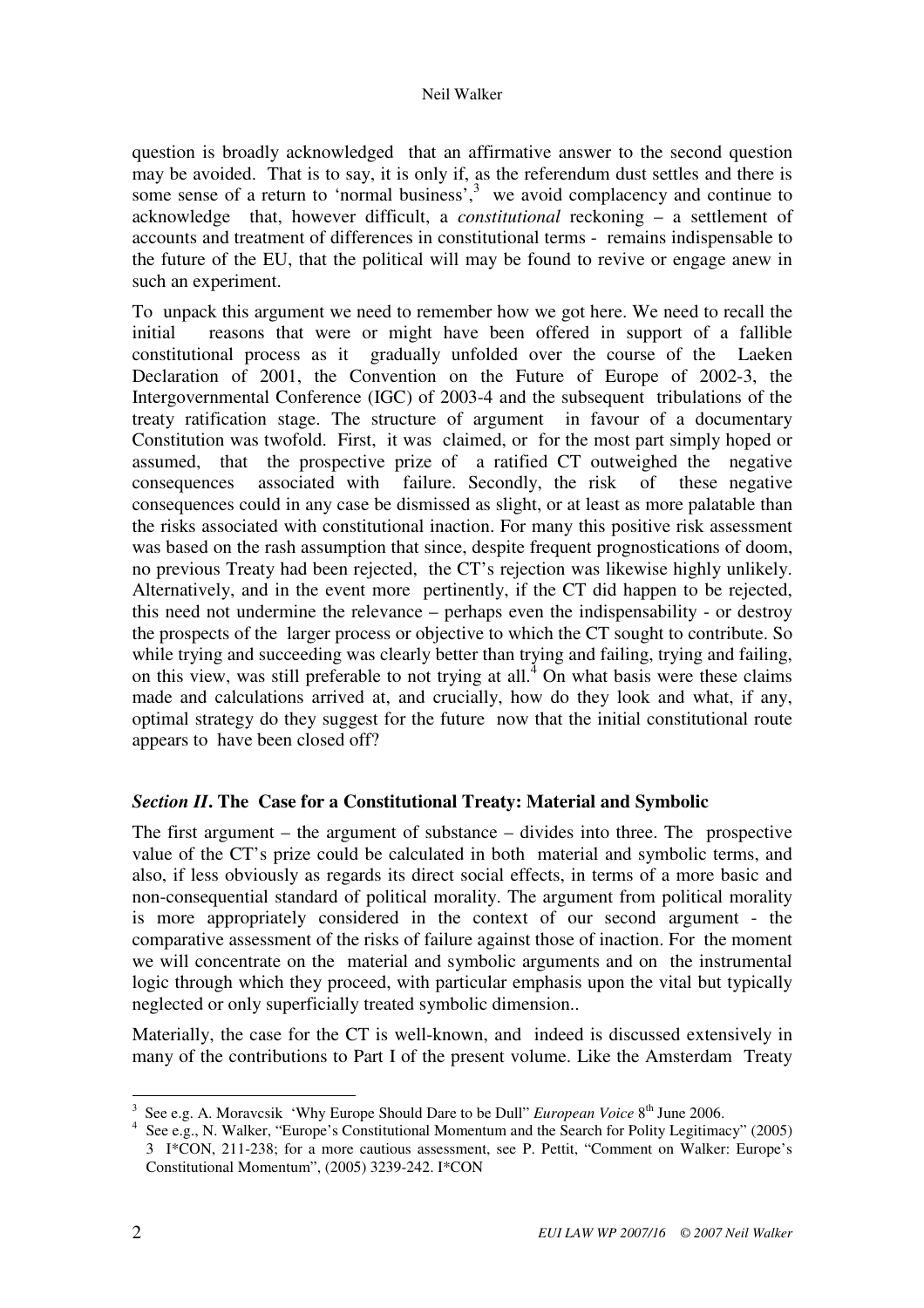before it, the Nice Treaty left unfinished institutional business in the face of the pending CCEE Enlargement, particularly with regard to streamlining the legislative voting procedures and refining the executive direction (through Commission and European Council) of an EU of twenty plus.<sup>5</sup> But the material calculation was never about the scale or scope of the reform programme. Even if we define the urgent contemporary agenda more generously than the management of Enlargement, and include other timely initiatives that found their way into the text such as greater foreign policy co-ordination through an EU Foreign Minister<sup>6</sup> and steps towards a more extensive, but also more accountable, post 9/11 supranational capacity in the area of internal security, $\alpha$  the changes contemplated by the CT were no more significant than those wrought by various earlier treaties. Indeed, they were arguably much *less* significant than achieved in the 1990s at Maastricht or Amsterdam. If, nevertheless, only a self-styled *Constitutional* Treaty could deliver the necessary additional reforms, however modest these might be, then the material case for the CT would be made out.

Now, given the relentless pace of change since the 1986 Single European Act and the growing evidence of popular scepticism towards the EU after Maastricht, Europe had indeed been showing signs of Treaty fatigue in general and growing disillusionment with the IGC process in particular. The prospect of more of the same threatened a replay of Nice's weary compromise, if not downright failure. If Nice was supposed to deal with Amsterdam's institutional left-overs, but conspicuously failed to do so, where would the new momentum be found within the normal IGC cycle to deal with the "leftovers of the leftovers"?<sup>8</sup> Arguably, only a moment of *constitutional* import could provide the gravitas - the sense of history-in-the-making - required to concentrate minds on the importance of further reform.<sup>9</sup> And only a constitutional *process*, complete with a relatively inclusive, public and consensual Convention, and so arguably tending towards a model of decision-making more attuned to deliberation than to the strategic bargaining of the pure IGC reform mechanism, $10$  and with the popular failsafe of a healthy spread of ratification referendums (however tardily and reluctantly conceded, and however dependent upon Tony Blair's strategic calculation of the balance of domestic political advantage!)<sup>11</sup> could provide a format capable of moving beyond the preference-entrenching strategic intergovernmental stand-off of Nice.

<sup>5</sup> See Partie I, chs XII and XIII.

<sup>6</sup> See Partie I, chs, XXIII-XXV above.

<sup>7</sup> See Partie I, chs. XXII above.

<sup>8</sup> P. A. Zervakis and P.J. Cullen (eds) "Leftovers of the Leftovers - Introduction" in Zervakis and Cullen (eds) *The Post-Nice Process: Towards a European Constitution?* (( Baden-Baden: Nomos, 2002) 9-11.

<sup>9</sup> J.H.H. Weiler, "On the Power of the Word: Europe's Constitutional Iconography" (2005) 3 I\*CON, 173-190, at 177.

<sup>&</sup>lt;sup>10</sup> For a rounded analysis, see P. Magnette, "Deliberation or Bargaining? Coping with Constitutional Conflicts in the Convention on the Future of Europe" in E.O.Eriksen, J.E. Fossum and A.J. Menendez (eds) *Developing a Constitution for Europe* (London: Routledge, 2004) 207-225.

<sup>&</sup>lt;sup>11</sup> Historians will disagree about the extent to which Tony Blair's abrupt change of heart in favour of a British referendum in April 2004 influenced many of his fellow European Heads of Government – including Jacques Chirac – to follow suit and take a late decision to hold a referendum. However, clearly Blair's choice did have some influence, and, equally clearly, the sense this conveyed of their responding to external pressure rather than taking a principled initiative placed the late converts to plebiscitary democracy at a strategic disadvantage in some of the subsequent referendum campaigns.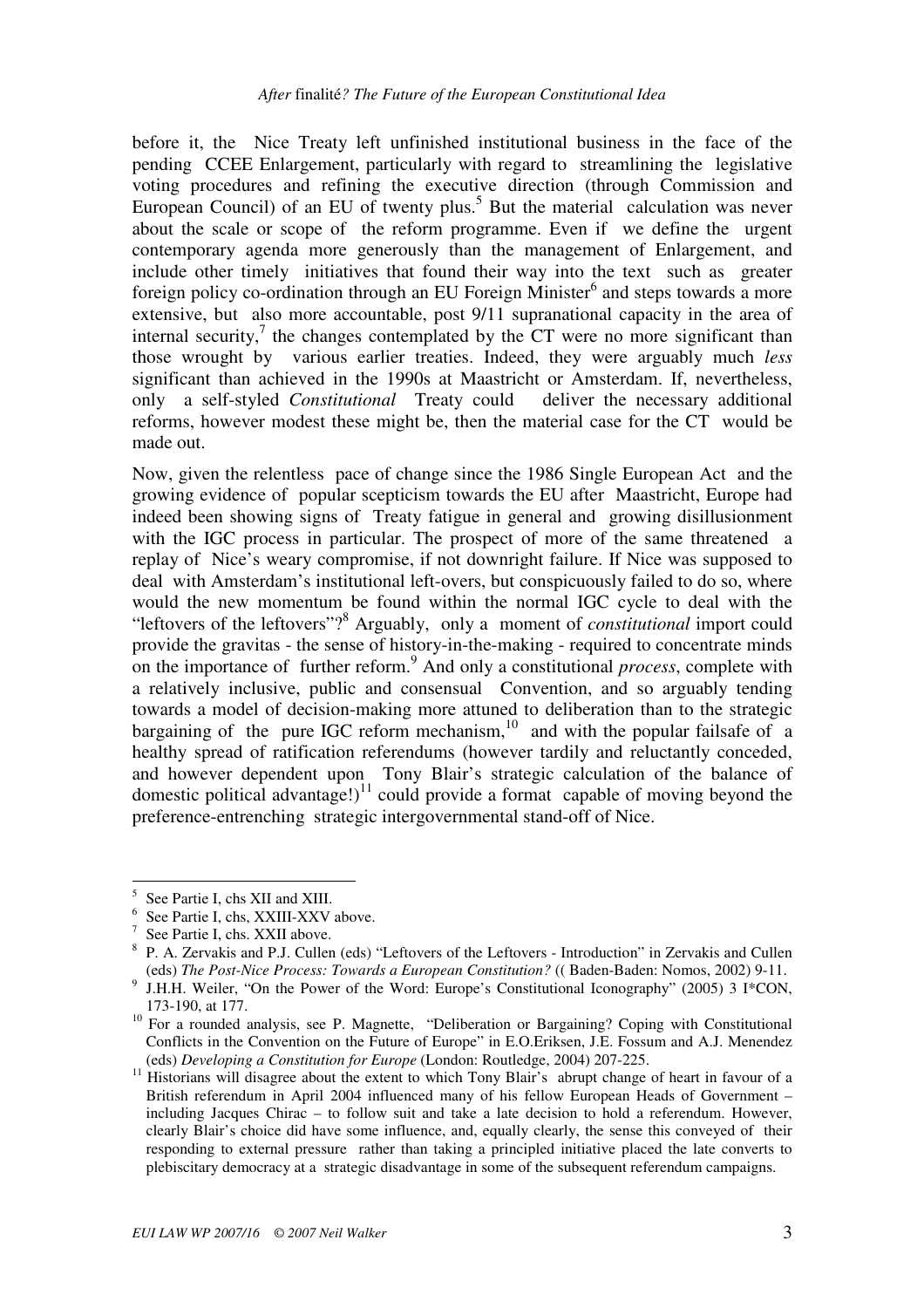Symbolically, the case for a CT was and remains less tangible, but also both more profound and more controversial. It speaks to the contribution of a documentary constitutional project to the cause of European integration over and above the modest normative novelty of the text. But what, precisely, might this symbolic 'added-value' consist of? This is a contentious matter on two levels. In the first place, there was a diversity of shifting and overlapping 'symbolic agendas' in play during the making of the Constitution. Secondly, it was not obvious, and indeed remains unclear, which of these agendas, or perhaps which combination of or compromise between these agendas, was most likely to prevail or predominate at the level of the 'received public meaning' of the Constitution, or in what precise sense the successful symbolic agenda(s) might be considered to have made a positive difference to the cause of supranationalism.

 At the risk of oversimplification, we can think of these different symbolic agendas as being underpinned by and formed through two contrasting types of 'symbolic register'- a division which reflects the Janis-faced significance of modern constitutionalism as simultaneously backward and forward-looking.<sup>12</sup> With regard to the former, we can point to those symbolic registers that utilize the language and practice of constitutionalism as a means of dramatizing the *maturity* of the European supranational project. On this view, which infers from the rich reservoir of meanings linking constitutional 'ownership' to the enjoyment of the particular polity status of statehood that the constitutional label be treated as the mark of attainment of polity status more generally, the making of a Constitution for the EU signals an important point of arrival for the world's most advanced post-state 'polity'. The message is conveyed that Europe, in reaching a stage where it is ripe for constitutional treatment, has graduated to a point of final settlement.

The pursuit of this theme of constitutionalism-as-polity-maturity has two particular reinforcing effects, one of which is peculiar to the supranational context and the other of which also resonates strongly in state settings. In the first place it helps account for the distinctive emphasis within the European constitutional project on the celebration and consolidation of past institutional achievement. Europe's *sonderweg* has not been one of independence or revolution or any similar such people-defining events which tend to provide both the catalyst and the affirmative focus of national constitutional foundings, and in so doing also typically to signal a radical departure from any prior system and

 $\overline{a}$  $12$  All key "condensing symbols" within modern societies, of which 'constitutionalism' is one, are framing devices which draw upon familiar and shared institutions and cultural artefacts (e.g. currency, police, cuisine) to allow groups within a political community to imagine themselves *as* a political community by making common sense of the past, forming and pronouncing judgments about their common present, and planning and portraying various possible futures; see e.g. V.W. Turner, *Dramas, Fields and Metaphors: Symbolic Action in Human Society*(Ithaca: Cornell Univ. Press, 1974). However, the temporal dimension of the constitutional frame is particularly sharply divided between past and future orientation , or, if you like, between the priority to be given to one or other of the two senses in which a constitution provides a 'model' of the society with which it is concerned – both as synoptic record or representation and as ideal projection. Every constitution has to face the paradox of presupposing the authority and collective authorial identity of the very political community it seeks to construct ( see e.g. H. Lindahl, "Sovereignty and Representation in the European Union " in N. Walker (ed) *Sovereignty in Transition* (Oxford: Hart, 2003) 87. ) and its resolution of that paradox - or, more accurately, particular (and typically diverse) interpretations of its resolution of that paradox- – will inevitably incline towards either pole – towards reading the future conservatively in terms of the past or reading the past progressively in terms of an idealized future.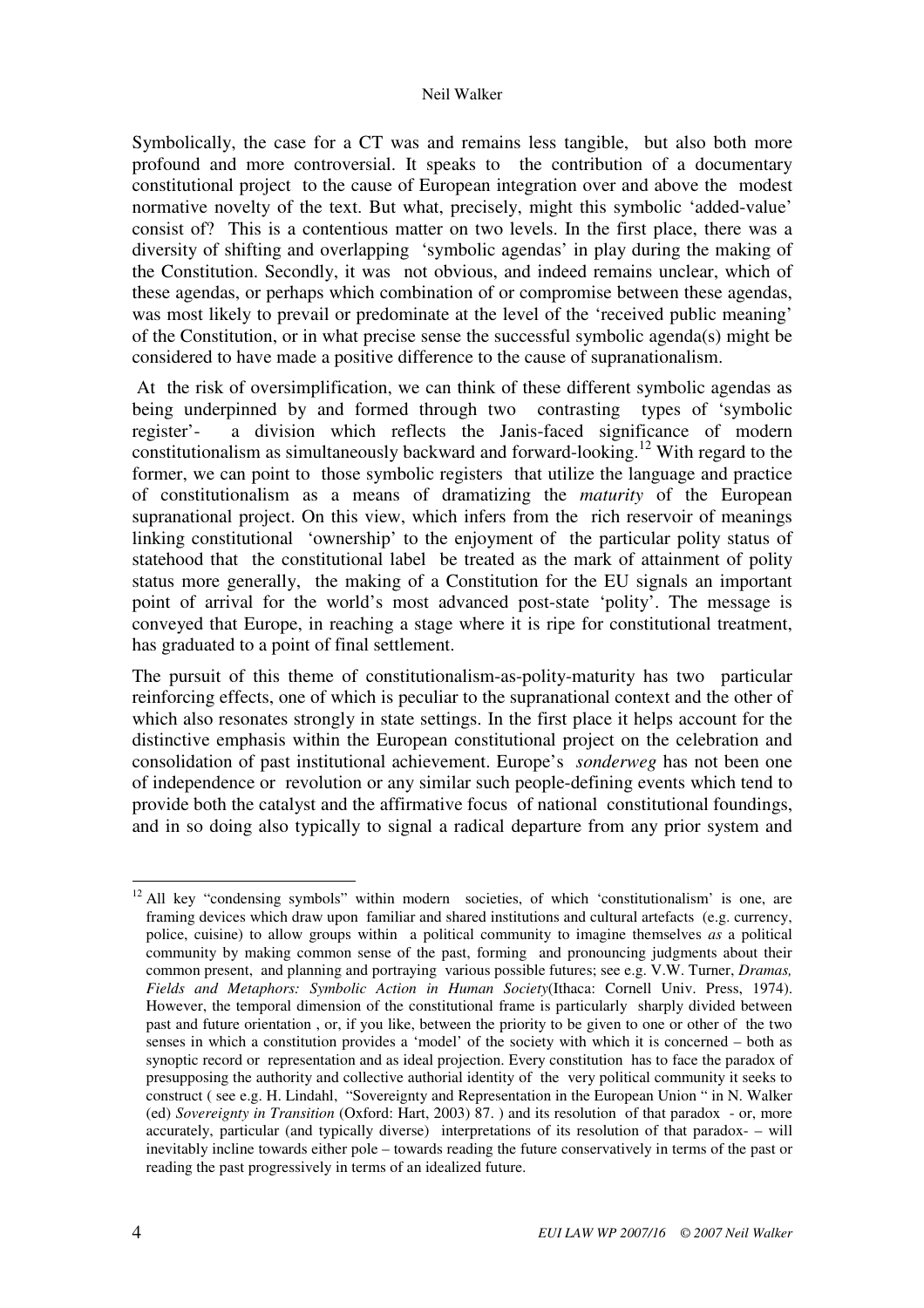machinery of government.<sup>13</sup> Rather, it has been one of the gradual nurturing and careful preservation of a legal and institutional infrastructure – of an *acquis communautaire*. Enthusiasm for a text which (particularly in its largest part - Part III) wears the legacy of its past openly and which from the early stages of its design proclaimed and has largely retained its commitment to *droit constant*, therefore, is no mere accident of path dependency or technical drafting consideration. Instead, such an approach underlines and amplifies the sense of the EU Constitution as an act of vindication of the years of steady growth, and as an affirmation that one can achieve 'Big "C"' Constitutional polity status not only through some 'big bang' act of origin, but also, at least in the unique circumstances of a post-state polity, through the modest accumulation of 'small "c" constitutional measures and initiatives.<sup>14</sup>

In the second place, the message of maturity encourages and is turn encouraged by a tendency towards closure – one whose presence in the European debate echoes a broader theme of (state) constitutional discourse. On the eve of the present constitutional debate, Joschka Fischer in a famous speech helped move the idea of *finalité* - or perhaps more accurately, captured the movement of the idea of *finalité* - to the centre of the debate on the future of Europe.<sup>15</sup> The *finalité* metaphor has a close affinity with a number of the senses of settlement we associate with documentary constitutionalization. It is capable of supporting the idea of finality of political purpose(s) or goals, as in the core sense of *finalité politique.* But it can also indicate the urgency or ripeness for settlement of the polity's institutional architecture, of its territorial boundaries, of the self-identification of its citizens, of the coherence of a (previously unwieldy) legal framework, and, crucially, of the very idea that, through the canonical form of a Constitutional document, these various settlements should be captured and formally entrenched against reform. Again, all of these themes – political, institutional, geographical, social, legal and Constitutional closure – figured largely at various stages of the EU constitutional debate.<sup>16</sup>

Yet constitutional debate can never be entirely mortgaged to the past, and an alternative and additional symbolic register was available to dramatize the *open-ended potential* of European Constitutionalism. Rather than tapping the reservoirs of meaning which understand the making of a Constitution as a point of arrival, such a register draws upon those that endorse the making of a modern Constitution as a point of departure. The constitutional project, on this view, is not about consolidation and vindication, but about exploration and realization. The emphasis is not upon the freezing of a mature understanding of the entity's form and jurisdiction, institutional apparatus, territory,

<sup>&</sup>lt;sup>13</sup> See Walker n4 above.

<sup>14</sup> N. Walker, "Big "C" or small "c"? " (2006) 12 *European Law Journal* 12-14

<sup>&</sup>lt;sup>15</sup> J. Fischer, "From Confederacy to Federation: Thoughts on the Finality of European Integration" reprinted with a series of responses in C. Joerges, Y. Meny and J.H.H. Weiler (eds) *What Kind of Constitution for What Kind of Polity? Responses to Joschka Fischer*(Florence: Robert Schuman Centre, 2000).

<sup>&</sup>lt;sup>16</sup> N. Walker, "The Idea of a European Constitution and the Finalité of Integration", Faculdade de Direito da Universidade Nova de Lisboa, Francisco Lucas Pires Working Papers Series on European Constitutionalism , Working Paper 2002 / 01.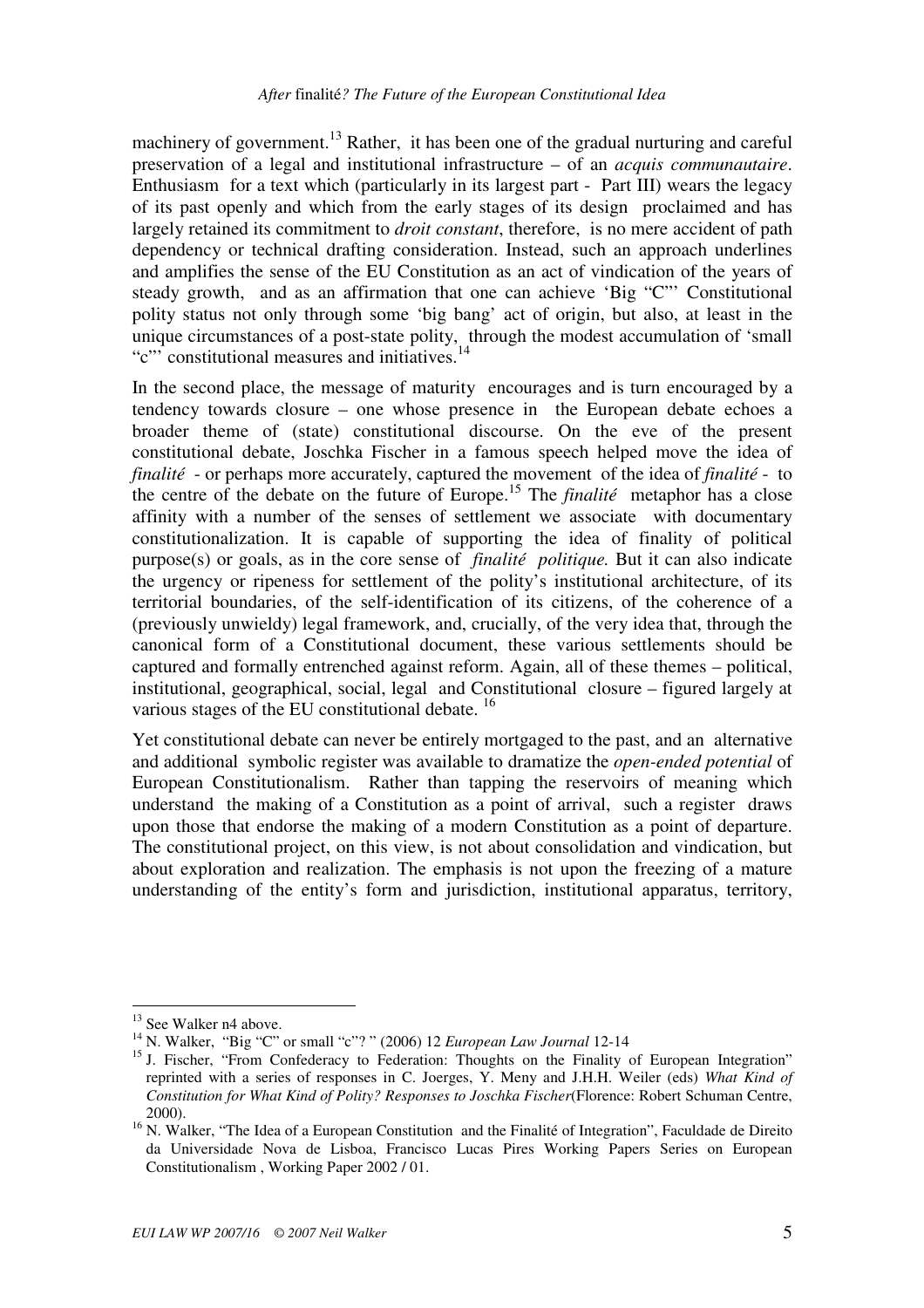community or textual form or content, but upon the setting in motion of a process through which some or all of these features may be transformed.<sup>17</sup>

As already noted, the actual relationship in the debate over the CT between the different symbolic agendas which drew upon these opposite symbolic registers was complex and contentious. What is certainly true is that the backward–looking register with its associated notions of consolidation and finality, was more powerfully represented than the forward-looking register. Again, this is partly a general tendency within documentary constitutionalism - a temptation to freeze the institutional frame within which the political community operates in terms of contemporary conventional wisdom just because it *is* the frame – the very condition of political possibility, Partly, too, it has to do with the peculiar weight of institutional history in a transnational political community lacking other solidaristic cues, such as common language, exclusive territory or shared historical narrative, that we associate with the nation state. But what is also true was that this backward-looking representation fed in quite different ways into different symbolic agendas and the diverse polity ambitions associated with these agendas.<sup>18</sup> One such agenda was of constitutional limitation, where the implication of constitutional maturity was that a line should now be drawn in the sand – for example, by means of the new competence catalogue and the authority-constraining provisions of the Charter of Right – beyond which the Euro-polity should be firmly precluded from venturing. Another such agenda, which seemed very prevalent within the Convention, was much more concerned to focus upon the *status quo ante* not as a restraining device, but as a celebration of the resilient *sui genericity* of the Community model of permissive elite consensus and as a vindication of its incremental progression. A third symbolic agenda, although much more muted, was crypto-statist in import. The message here was neither one of truncation and amputation, nor one of the celebration of the contextual appropriateness of 50 years of piecemeal reforms, but one which affirmed the defining gradualism of the supranational past an ongoing dynamic principle - as the now constitutionally-dignified 'low road' to a final destination of statehood or quasi-statehood. On this view, moreover, the not inconsiderable strengthening of European legislative and executive power in the text of CT through the extension of QMV and the bolstering of the authority of the Council, provide an illustration and affirmation of the relentlessness of the gradualist 'push' towards a more centralized Union.<sup>19</sup>

<sup>&</sup>lt;sup>17</sup> N. Walker, "The Idea of a European Constitution and the Finalité of Integration", Faculdade de Direito da Universidade Nova de Lisboa, Francisco Lucas Pires Working Papers Series on European Constitutionalism , Working Paper 2002 / 01.

<sup>&</sup>lt;sup>18</sup> See Walker, n4 above. 222-231.

<sup>&</sup>lt;sup>19</sup> Indeed, in the most extreme version of this argument, the Constitution becomes a kind of societal pressure-cooker. Here, the integrative promise of the Constitution inheres less in the sense of common performative meaning implicit in engaging in a constitutive political process, and more in the crude attempt to manufacture a supra-statist solution by granting concrete competences to the European centre in areas such as immigration and redistributive social policy which anticipate – and so beckon – such a solution. On this depiction of the extreme version of the Eurofederalist social democratic position, see A. Moravcsik, "A Category Error" *Prospect,* July 2006, 22-26 at 25. Moravcsik explicitly associates this line with the approach of Jürgen Habermas. While this is one possible reading of his work, another reading aligns him to the more subtle 'constructive' approach to the mobilisation of political community discussed in the text below. See J. Habermas, "Why Europe Needs A Constitution" (2001) 11 *New Left Review* (Sept.-Oct.) 1-20, at 17. For discussion of the ambiguities in Habermas's approach to Europe, see N. Walker, n4 above, esp. 233-238.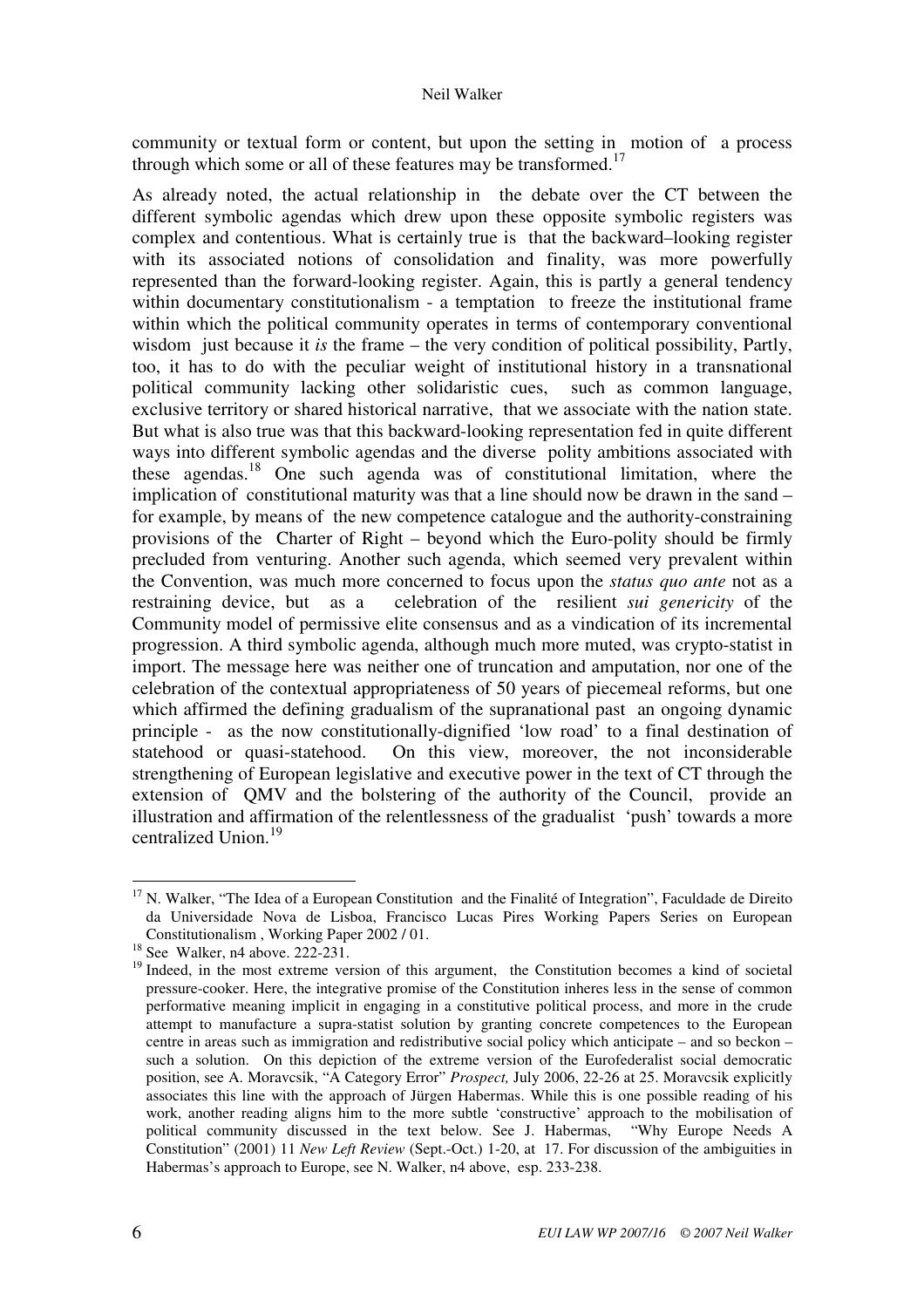For all that they speak to quite diverse political ambitions, and use the idea of *finalité*  in radically different ways – as a negative check on any further integration, as a positive vindication of what has been achieved so far, or as a reaffirmation of a teleological conception of the Union as a goal-directed entity with much 'unfinished business', what these approaches have in common is a somewhat static view of the political community and of the symbolic added value a constitutional document offers to that political community. The unifying theme seems to be that the constitutional imprimatur is available as a symbolic prize for whatever understanding of the political community and its polity ambition and status is best captured by the textual product, or at least is capable of being represented as best captured by the textual product. The symbolic added value, in other words, merely amplifies the power and impact of any particular polity ambition and its associated material agenda. But there are two connected problems with this perspective. In the first place, if there is such keen competition over the symbolic prize, and, as is palpably the case with a document written in such general terms and attending to such diverse themes, if those with quite different symbolic agendas can plausibly claims to have won the prize, then the very sense of a symbolic prize may disappear in the vortex of claim and counter-claim. In the second place, it is in any case not clear what additional authority the 'C' word might in principle bring to a textual agreement – even if its meaning and broader import were undisputed. To the (considerable) extent that the constitutional debate was preoccupied with the wining of the constitutional seal of approval for one or other preconceived vision of political community, it appeared to operate on the unlikely and largely unexamined assumption that constitutionalism functions as some kind of floating signifier – capable of performing its symbolic magic and vesting some additional quality of authority in just whatever polity vision comes to the fore and just however it comes to the fore.<sup>20</sup>

Yet if we turn to those parts of constitutionalism's symbolic register that are forwardlooking, here the tables are turned and the question of just how constitution's general symbolic effect operates on those social forces which are pertinent to the success of its material provisions and associated polity ambition are given priority over the content of these material provisions and polity ambitions. For the forward-looking perspective starts from the premise that the EU is in some significant measure an incomplete political community, and that the measure of the value of the constitutional settlement lies in how it addresses that incompleteness and the problems of authority and legitimacy associated with it through its own 'constructive' work, regardless of the specific material provisions in terms of which these ambitions are made manifest. Here, then, we can begin to contemplate a form of symbolic added value which is not dependent upon partisan political preference and which, if plausible, can be weighed in favour of a European Constitution on a more general set of scales. We can point to two such constructive lines of argument.

In the first place there is the capacity argument. Just as at the state level,  $2^1$  we can distinguish between the formal legal competence and the effective political capacity of the EU polity. The notorious "joint-decision trap"<sup>22</sup> of a contemporary decisionmaking constellation that seeks to track the different sites and multiple levels of

 $^{20}$  Walker, n4 above, 230-231.

<sup>21</sup> See M. Loughlin, *The Idea of Public Law* (Oxford: OUP, 2003) ch.5.

 $22$  F. Scharpf, "Problem Solving Effectiveness and Democratic Accountability in the EU" Max Planck Working Papers (2003).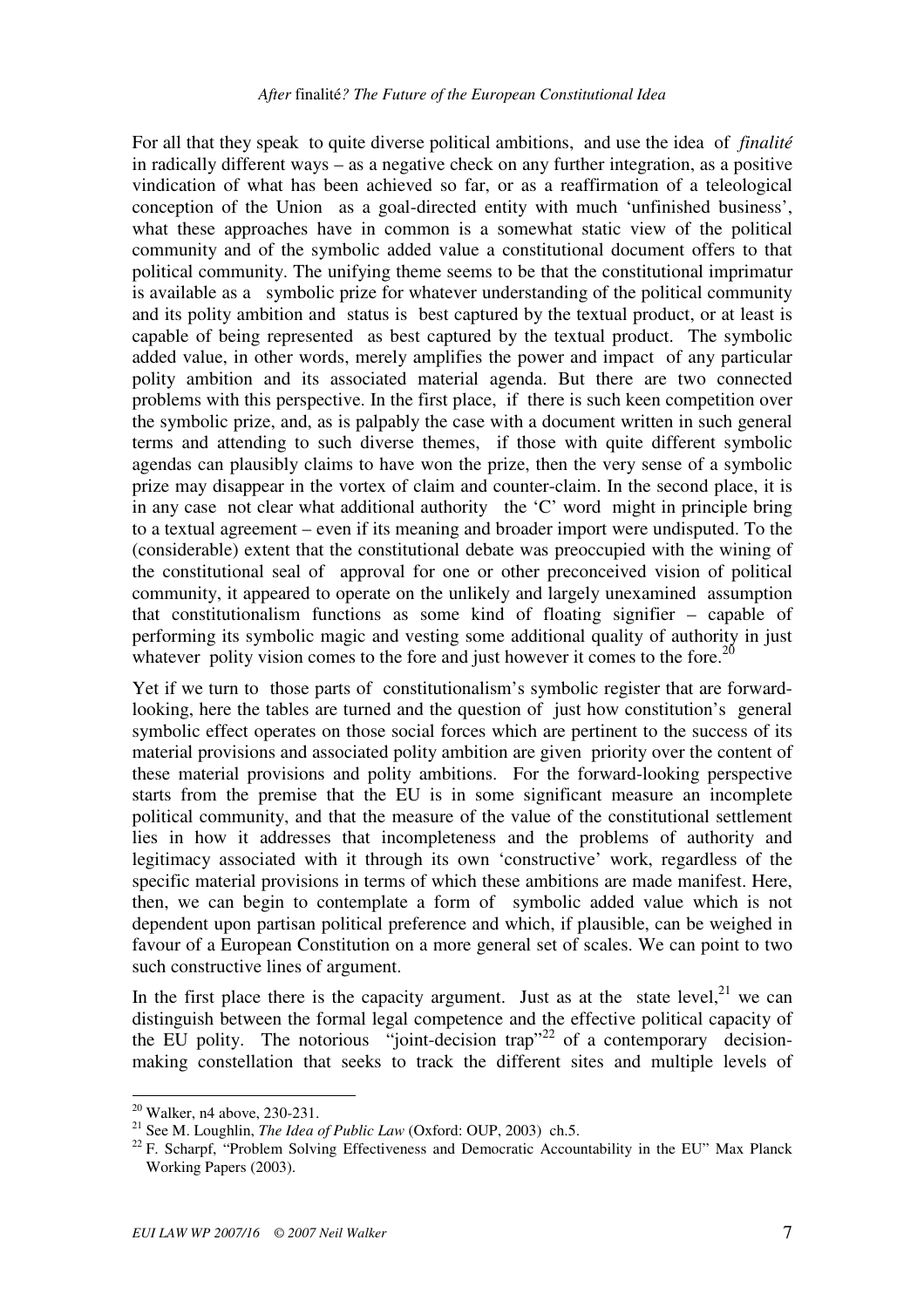collective action problems that we confront under conditions of economic, cultural and political globalisation, speaks to the ways in which the increase in competence at the EU level in matter such as monetary policy and positive regulation of various general social interests and against certain general social threats can reduce both competence and capacity at the state level without necessarily generating a compensatory (still less a surplus) measure of additional capacity at the EU level. Super-majoritarian decision rules and the residual veto positions they entertain are only part of the problem here. Much more important is the lack of shared political capital - and so the absence of the elements of trust, mutual concern and common terms of reference of which such shared capital is comprised – necessary to put and keep things in common sufficiently to exploit European political capacity. The danger, then, is of "false negatives,"<sup>23</sup> of the EU's inability to fulfil its formal democratic potential by effectively putting in political common those matters that cannot, or cannot any longer, be adequately addressed through the variety of national political agendas. And so the constructivist argument is, in short, based on the proposition that the political act of self-constitution may contribute to the fostering of a sense of political community and the production of a common political capital sufficient to overcome the problem of false negatives.  $^{24}$ 

In the second place, and less obviously, there is the argument from pluralism. This holds that however much the European people want to put things in common, whether more so than presently, much the same, or perhaps even less, and wherever they want to strike the balance between national and supranational action, respect for diversity and responsiveness to the variety of internal opinion can only be enhanced by an increase in the resources of dedicated political capital available at the European level. The key to this argument is historical as well as normative. It lies in asserting that the idea of constituent power and of its relationship to a dedicated public or political sphere that we find in the enlightenment thought of such as Locke and Sieyès, and which inspired at least some of the protagonists of the English, French and American revolutions, was not intended, as has often subsequently been misunderstood or misappropriated, simply as an assertion of the greater power and potential impact of a political authority founded in popular opinion rather than proprietary right.<sup>25</sup> Just as important a dividend of popular sovereignty as the empowerment of public authority in the name of the public good was that of the limitation or forbearance of government authority in that same name. For the idea of an *indivisible* collective foundational of government denies to any section of that collective, or to any government operating in the name of any section of that collective, final and unlimited exercise of constitutional authority. That is to say, if self-government properly rests in the constituent authority of the collective people, then any Constitution based upon an image of collective selfgovernment must be concerned as much with checking governmental factionalism or abuse of minorities as with democratic empowerment of majorities.

 $\overline{a}$ <sup>23</sup> P. Pettit, *Republicanism: A Theory of Freedom and Government* (Oxford: OUP, 2<sup>nd</sup> ed. 1999)

<sup>24</sup> See e.g. J. Habermas, "Why Europe Needs A Constitution" (2001) *New Left Review* Sep-Oct (11), 5 , and n38 above. See also, N. Walker, "Europe's Constitutional Engagement" (2005) 18 *Ratio Juris*  387-399.

<sup>&</sup>lt;sup>25</sup> See e.g. B. Yack, "Nationalism, Popular sovereignty, and the Liberal Democratic state" in T. V. Paul, J. Ikenberry and J.A. Hall (eds) *The Nation State in Question* (Princeton Univ Press: Princeton NJ, 2003) 29-50.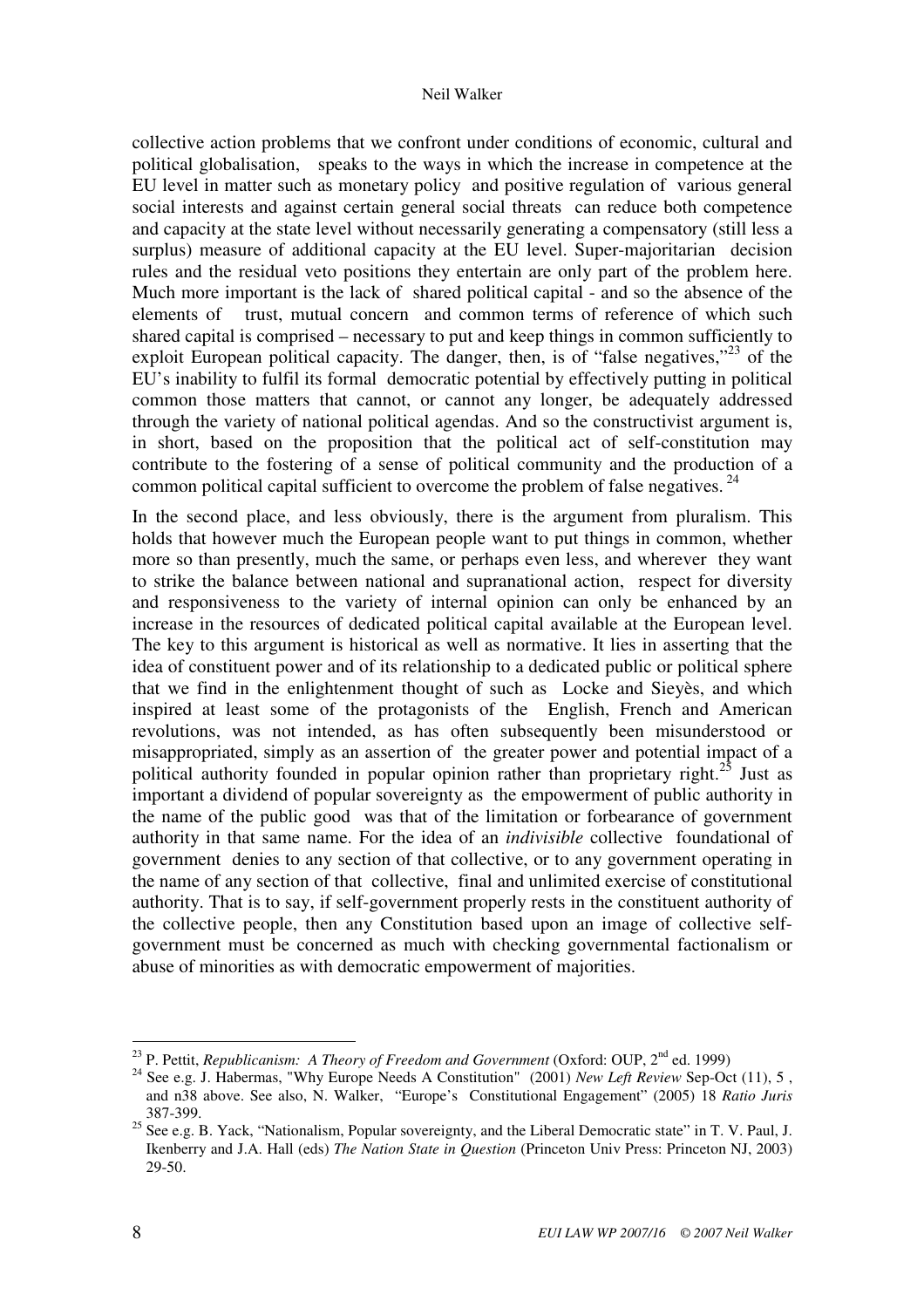This ambitious thesis, moreover, need not be dismissed as wishful thinking or pious hope. For the normative strength of the aspirational model of political community which has been contained in much of Western constitutionalism lies precisely in the promise (however imperfectly delivered) that investment in a shared political capital will engender a sufficient sense of a community of attachment and a sufficient fund of shared political capital not only to make the idea of non-unanimous decision-making - of sometime winners and losers - fair and palatable to all in a longer perspective, but also, and reciprocally, to restrain what may legitimately be done to any part of the community by the sometime winners in the name of the whole.

 If it is nevertheless objected that the new EU Constitution, as opposed to is national predecessors, lacks the social preconditions to have the required mobilizing effect, then one may respond that this remains an open question. Of course, Constitutions cannot take root in entirely fallow ground. Yet it is often overlooked that Constitutions have historically been agents of integration, rather than mere endorsements of existing political communities, in just these circumstances where traditional sources of cultural or political identification are not readily available - think of  $18<sup>th</sup>$  century America with its diverse immigrant communities, or mid 20<sup>th</sup> Century Germany defeated and divided by war.<sup>26</sup> These examples, typically unfolding unevenly and across an extended period, give lie to the prejudice that only a community with a pre-existing 'thick' demos can establish and sustain a viable constitutional order. Rather, it is just these circumstances where the reflexive sense of a demos is emergent or contested, and in any event precarious, that Constitutions can perform their most vital symbolic or integrative work. And for all the failure of the CT in the French and Dutch referenda, the fact remains that as of Summer 2006 it has nevertheless been ratified in 15 out of 25 member states representing well over half of the EU's 450 million citizens, and that its supporter in these national ratification forums and in the earlier more textually focused forum of the Convention inevitably included many across the entire spectrum of relative emphasis on the Constitution's potential in social, economic and security policy competence enhancement on the one hand and its importance as a check on public authority on the other. This suggests that despite the undoubted emphasis on particular, partial and inherited material agendas in much of the political debate over the Constitution, the European political imagination is by no means blind or entirely resistant to a more, general, inclusive and transformative understanding of the symbolic role of the Constitution.

#### *Section III***: The Resilience of the Constitutional Case**

How do these two species of argument – material and symbolic - look today? Paradoxically, in some respects they may have been strengthened in adversity. The material argument has patently failed by its own highest standards. If a process of explicit constitutionalization was invested in as a means to keep the reform ball rolling, then this particular investment has not paid off. Opposite inferences may be drawn. Either it was, after all, a profound strategic miscalculation, and an old-fashioned IGC process, with its familiar low-visibility, elite-driven compromise politics, would more likely have delivered the goods; or, more probably, in the wake of Maastricht and an increasingly poor record of popular ratification of EU treaties in western Europe, most

 $\overline{a}$ <sup>26</sup> See e.g. D. Grimm, "Integration by Constitution" (2005) 3 I\*CON 193-210, at 198-203.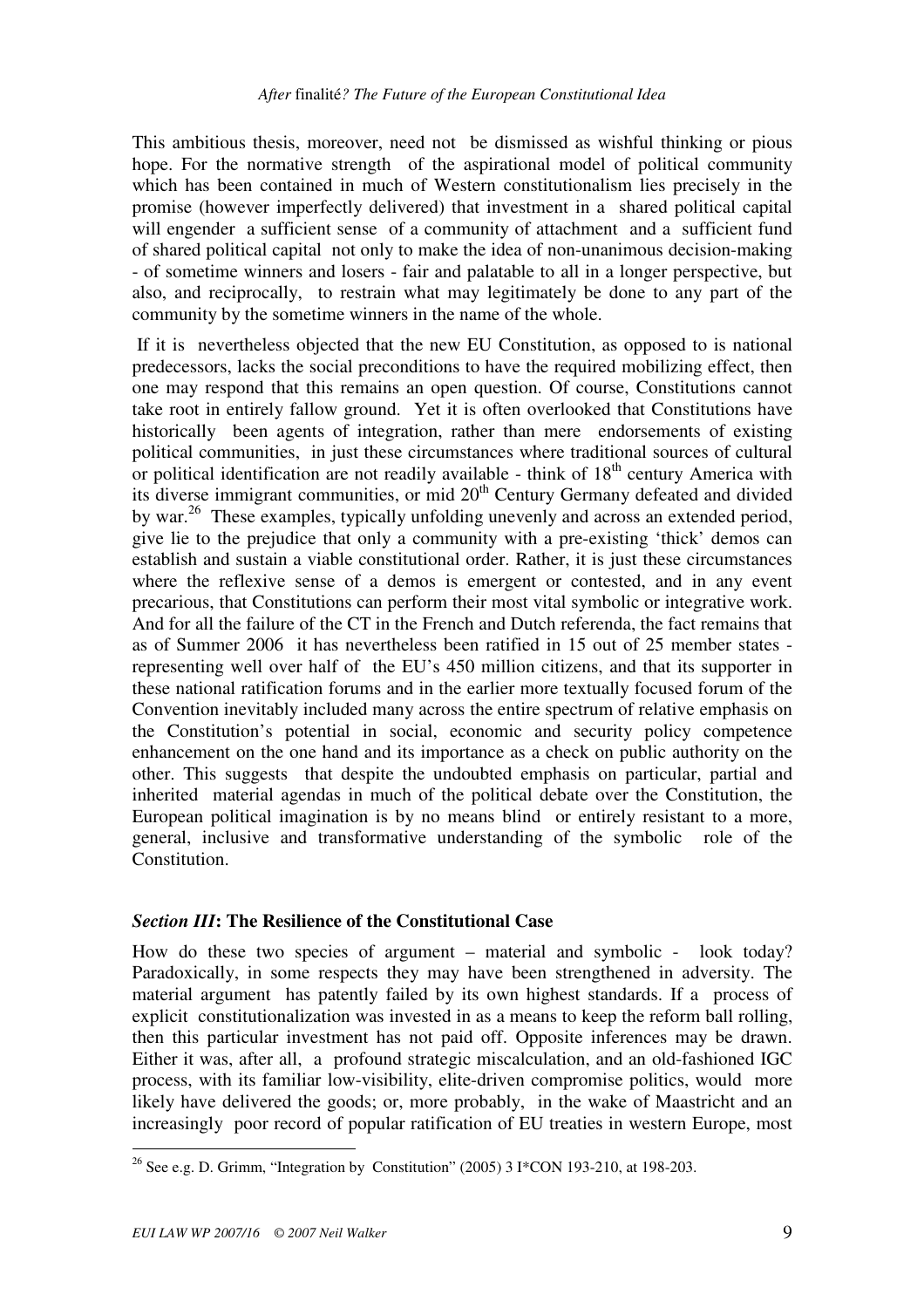recently apparent in the initial Irish rejection of the Nice Treaty in 2001 and in the Danish and Swedish rejections of the Euro in 2000 and 2003 respectively, whatever the procedural route taken – Treaty or Constitution – high-level structural reform of the EU is just becoming more difficult, as too, crucially, is the possibility of approving such reform anywhere it may be seriously contested without resort to referendum. If this is true, then to blame the (latest) messenger, now dressed for the first time in full constitutional garb, rather than the (long-term) message seems perverse, and to contemplate a return to a sub-constitutional elite-driven process for just those questions that are increasingly unlikely to slip below the radar of popular politics might simply be wishful (and self-defeating) political thinking.

The symbolic argument, too, is sharpened by the troubles of the current CT. While noone can deny that the French and Dutch rejected *this* CT, it is much less clear that they renounced the very idea of a European Constitution. Indeed, immediately after the French vote, which provoked an intensity of domestic political discussion unknown since the Socialist-Communist coalition bid for power in  $1981$ ,<sup>27</sup> 75% of the French people maintained that a constitutional text of some sort was nonetheless indispensable to sustain the European integration process. In the Netherlands, likewise, the picture is far from one of clear-cut rejection of the principle of a constitutionally self-constituted European political community. Indeed, as with France, a clear majority of its citizens continue to back the general idea of a European constitution.<sup>28</sup>

We can only account for this by introducing another distinction within constitutional discourse – one closely related to the previous division between forward- looking and backward-looking symbolic registers. For both the curse and the hope of the referendum process and debate has resided in its merging of different levels of constitutional debate. The historical peculiarity of the decision to invest for the first time in the symbolic register of formal or documentary constitutionalism *through* the affirmation, with some modification, of an already 50 year old legal-normative order – a choice which as we have seen owed much to the backward-looking conservative bias which figured large in many symbolic agendas – meant that it was possible to vote 'no' in quite different, and potentially inconsistent registers: either to the second-order idea of an EU Constitution worthy of a democratic mandate *tout court*, or to the first-order modified affirmation of the detail of that "constitution" Yet as well as possibly exaggerating hostility to the CT, the depth and complexity of the decision structure – the fact that the performative meaning of the Constitutional event was as a formal founding as well as a substantive reaffirmation-with-revisions - also served to galvanise debate. Indeed, for those looking for light at the end of the constitutional tunnel, we may be faced with the contradictory scenario of the pilot script for a supranational political community being the subject of such lively contestation as to suggest, the negative result notwithstanding, an intensification of public engagement with the very question of how European politics ought to be configured from which an embryonic sense of European political community *might* in due course develop.

But, of course, this thought can just as easily be attacked as wishful thinking – as an altogether too convenient way of imagining today's nascent, Europe-wide "anti-

 $\overline{a}$ <sup>27</sup> See e.g. W Pfaff, "What's left of the Union?" (2005) *New York Review of Books,* Vol. 52, No. 12 July 14, 26-29

<sup>&</sup>lt;sup>28</sup> Indeed, according to the latest Eurobarometer Survey, 62%of French Citizens and 59% of Dutch citizens still back the general idea of a European constitution. See eu*observer* 6/7/2006.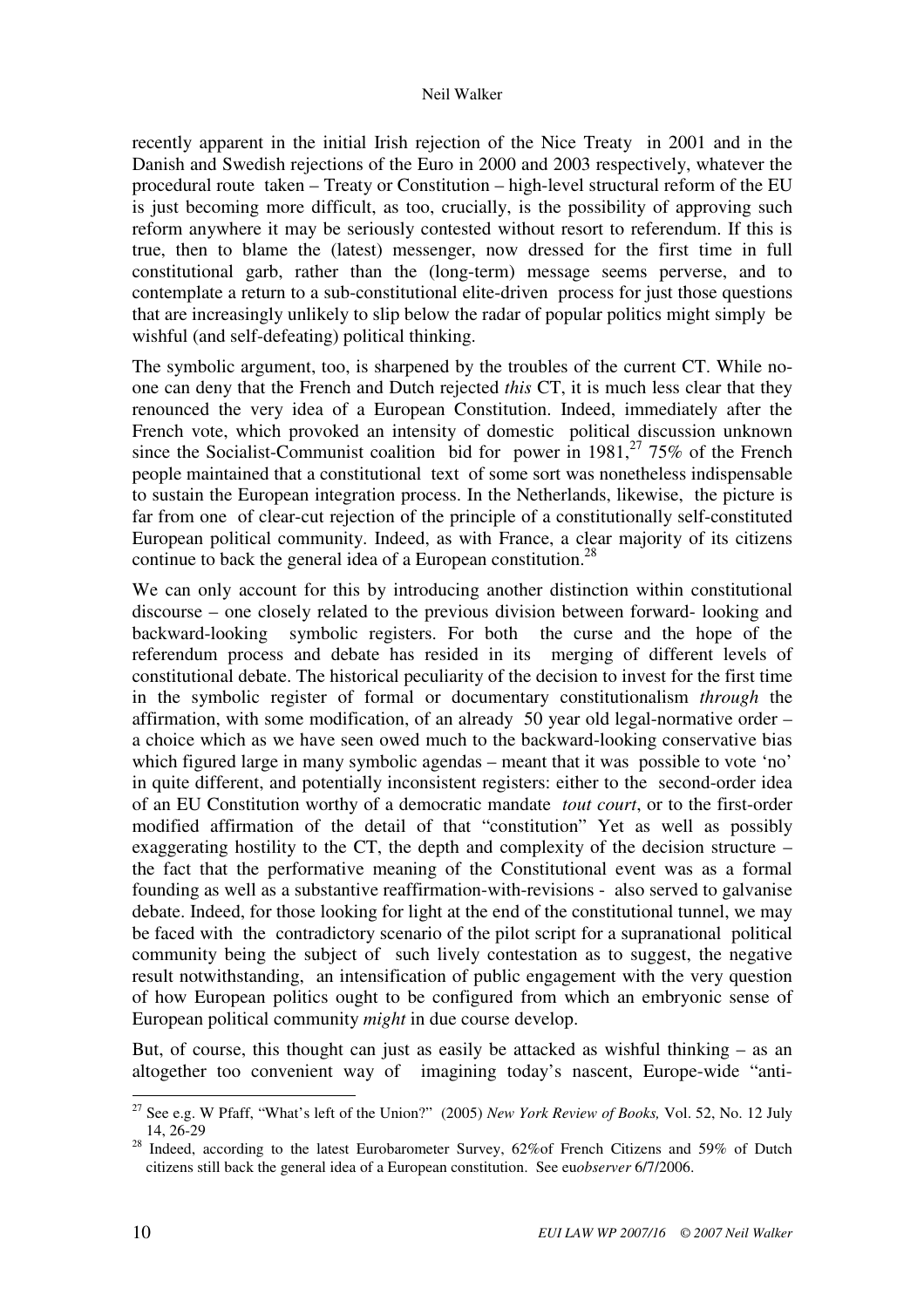constitutional patriotism"<sup>29</sup> as the harbinger of tomorrow's constitutional patriotism. How that charge of wishful thinking might be answered is a subject to which we return below.

#### *Section IV***: The Implications of Failure**

But perhaps the more positive interpretation is in any case entirely moot. For if we turn to the second question – the risk involved in the failure of the CT – on what basis can we avoid the conclusion that that risk has proved to be fatal? Certainly, despite the commitment of the June 2006 European Council to extend the reflection period (agreed the previous year in response to the French and Dutch "no" votes) into 2007 and any subsequent decision-making timetable into the second half of  $2008$ ,  $30 -$  the attempt to revive *this* constitutional process<sup>31</sup> continues to appear ill-fated, and properly so. Practically, there seems no combination of circumstances which would allow a text which has failed to negotiate the formidable obstacle course of a strictly unanimous ratification procedure<sup>32</sup> at a point when the political momentum behind the Convention and IGC agreement was its greatest, to be successful a second time round, when the terms of the bargain are growing stale, the *dramatis personae* have changed, and the goods are so patently damaged. It would in any case be democratically inappropriate to try to revive the form of the present agreement, even if some of its content might conceivably survive to be adopted another day and in a different form.<sup>33</sup> A referendum should not be treated as a 'neverendum', a process whose conclusion is ignored unless and until a palatable answer is received. And it is no answer to such democratic scruples that the bar of ratification was set unfeasibly – or even 'undemocratically' high to begin with, since collective confidence in the adequacy of majoritarian criteria as a measure of the democratic credentials of our quotidian political institutions depends, in some measure at least, upon the rules or conventions constituting and generating such criteria themselves meeting higher standards of affirmation.

However, the same practical and normative objections need not prevail against the development of a *new* constitutional process. Given the impracticality of an indefinite moratorium on the sorts of material reform required to address stalled 'old' and emergent 'new' urgencies, it is hard to imagine that the political pressure for reform will go away. And, as already noted, there is no reason to think that the elimination of the "C" word will smooth the passage of such reform. On the one hand, proponents of a new wave of reform may seek to revert to the classical IGC method of Treaty amendment, $34$  but it is precisely because many believed this to be a superannuated

 $29$  R. Dehousse, "The Unmaking of a Constitution: Lessons from the European Referenda" (2006) 13 *Constellations* 151 -164, 159

<sup>&</sup>lt;sup>30</sup> Council of the European Union, Presidency Conclusions, 15/16 June 2006, 10633/06 paras. 42-49.

<sup>31</sup> See Scenario 1 of the *Avant Propos* to the present volume.

 $32$  See Constitutional Treaty Art. IV-447.

<sup>&</sup>lt;sup>33</sup> There have been various suggestions along these lines. For example, this seems to be envisaged in the two-stage plan of the European Parliament evolved during the autumn of 2005 to revive the constitutional process – with the first stage involving a new Treaty formalizing agreement on the supposedly uncontentious parts of the existing Constitutional Treaty; see EUobserver.com - 19<sup>th</sup> September 2005. The European Parliament's final report, however, expressed a clear preference for reviving the current process and adopting the text unamended. "Report on the Period of Reflection" European Parliament, Committee on Constitutional Affairs, 16/12/2005, A6-9999/2005

<sup>34</sup> One (modest) variant of Scenario 2 as discussed in the *Avant Propos* to the present volume.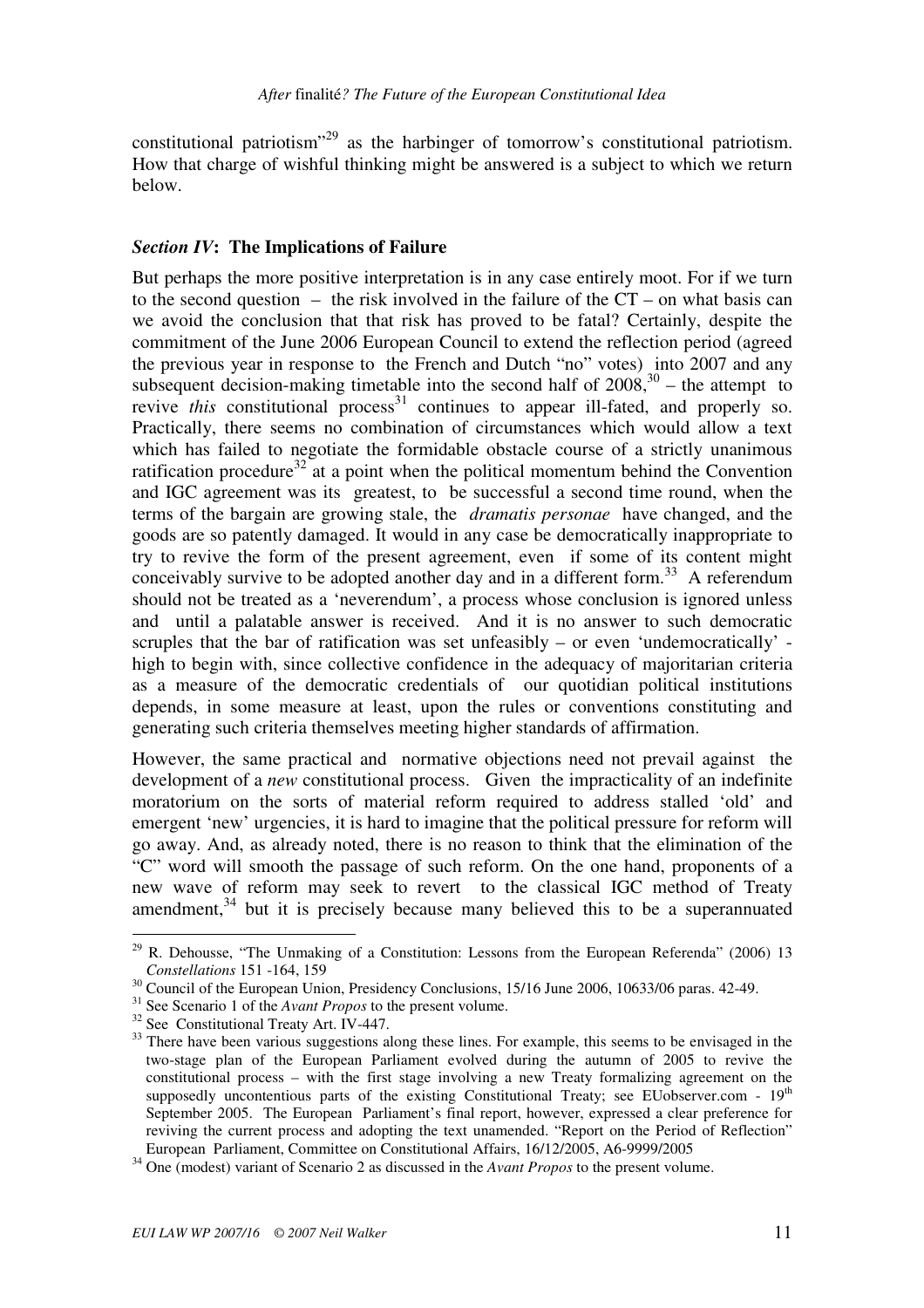process in the first place that the documentary constitutional turn was taken after Nice; and, in any case, the threshold of success – ratification by all Member States – is just as formidable here<sup>35</sup> as in the case of the CT. On the other hand, resort may be had to low-profile methods of informal constitutional reform,<sup>36</sup> such as interinstitutional agreements,  $37$  but here there can be no expectation that those who opposed the Constitution so resolutely will not be just as vigilant in ensuring that its reforms are not implemented by indirect means and just as diligent in exposing those who would pursue such a strategy.

The unlikely prospects for structural reform by other means, do not, of course, in and of themselves make the case for a new constitutional initiative. To take that additional step, we have to move back on the normative domain, for in the final analysis the practical and the moral case for a new constitutional initiative are closely interwoven. Let us again start in negative vein, with the possible objection. It may be argued that there is no moral difference between trying to revive a failing constitutional process and trying to replace a failing constitutional process with a new one. In both cases, is there not a kind of obduracy at work, one which not only is destined to practical failure but which also evinces a certain moral blindness – a refusal to accept uncongenial conclusions? Beyond a certain point, does not the claim "that the answer to failed democracy is more democracy and the answer to a failed constitution is another constitution" <sup>38</sup> stray beyond the ingenuous towards the *dis*ingenuous, and indeed reveal an anti-democratic sensibility?

The answer to this objection is threefold. First, there is a not insignificant formal difference between reactivating the old constitutional machinery and developing a new engine, and indeed the history of state constitution-making knows many examples of iterative attempts at constitution-building before an effective model is finally produced.<sup>39</sup> The new machinery will require its own self-generated pedigree or constitutive rules - its own institutional pathway for reform, and it is only if such new generative rules or procedures are, first, agreed, $40$  and secondly, successfully applied, that a constitutional package will be forthcoming. The negotiation of these two stages of democratic renewal is a quite different thing from the truncated strategy favoured by

 $35$  See Art. 48, TEU..

<sup>36</sup> See Scenario 3 of the *Avant Propos* to the present volume.

 $37$  For example, to ensure that the new powers the Constitutional Treaty sought to confer upon national parliaments as watchdogs of "subsidiarity" are granted *de facto*.

 $38$  Moravcsik n19 above, at 25.

<sup>39</sup> See e.g. A. Arato, *Civil Society, Constitution ad Legitimacy* ( Lanham, Rowman and Littlefield, 2000) ch.7.

<sup>&</sup>lt;sup>40</sup> Which agreement, in the absence of a explicit and "revolutionary" break from the previous constitutional system, will also have to remain consistent with that previous framework. The decisive area here tends to be the "rules of change' themselves, with discontinuous constitutional initiatives distinguished by their disregard for the amendment rules set out under the *ancien regime*. In the case of the European constitutional debate, there has been little public discussion of or support for the idea of a discontinuous or revolutionary framework. Accordingly, the rules for the adoption of the Constitutional Treaty as contained in its Art. IV-447, namely approval by all member states in the framework of an IGC followed by unanimous national ratification, were consistent with the existing Treaty amendment rules in Art 48 TEU, even if the procedure was importantly modified by the insertion of the Convention at the earlier stage of deliberation and proposal. This rather reinforces the double signification of the CT discussed in the text, as not only a formal founding of a *new* order but also a substantive revision of an *existing* order.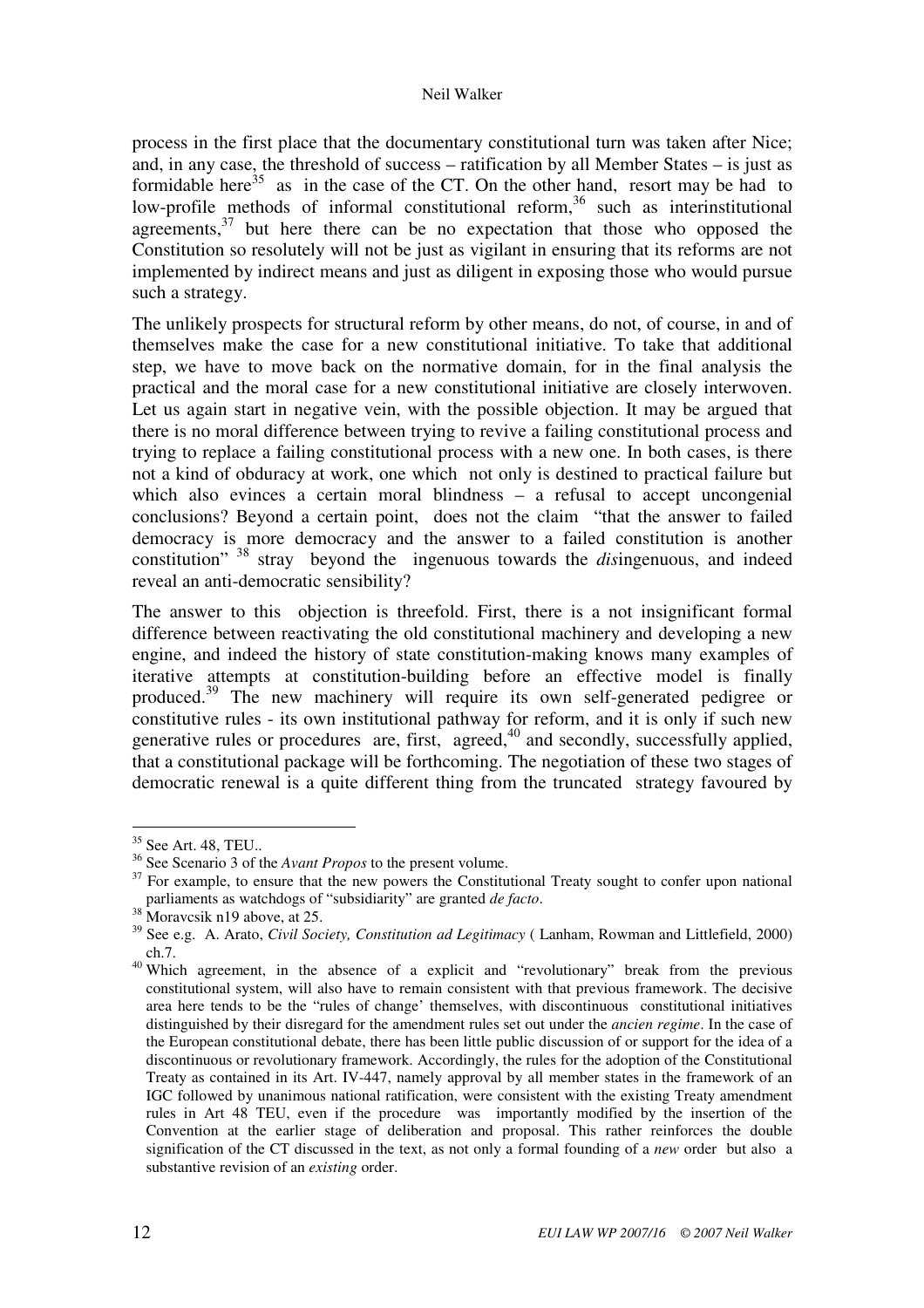the 'reactivators'; namely a rerun, on the basis of a tendentiously stretched reading of its constitutive rules, of the second or application stage of the original constitutional process.

Secondly, and to return to the aspiration – or, for some, wishful thought - with which we concluded the previous Section, a second constitutional process would also inevitably take place within a political and symbolic environment much changed by the very fact and failure of the first process. Paradoxically, as we saw, one of the effects of the fact and failure of the first process has been to put the first order question – whether we need a Constitution *at all* – more squarely in the frame of a public debate which has itself been in some measure 'Europeanized' or a least 'transnationalized' by that same process and emergent common question. For both negative ad positive reasons, any second process would be less likely to be mortgaged to the past – to the sense of historical vindication and the trope of finality – than its predecessor, and more likely to be engaged in a constructivist forward-looking register in which common goods such as enhanced joint capacity and pluralist diversity-in-unity would be to the fore. Negatively, the experience of failure of an approach dominated by a backward-looking symbolic register should have a chastening effect – influencing the architecture and culture of subsequent debate in a less finalist direction. Positively, the stimulus to the development of a European public sphere provided by the stalled initial process should provide a momentum – a threshold of common engagement - that any subsequent process may be able to exploit to its advantage

Thirdly, the defensibility, and, finally, the viability of a new constitutional initiative cannot be considered in isolation from the defensibility and viability of the other available options. And if we look at these options, then it is arguable that just as the current constitutional episode has not delivered a mandate for constitutional reform, equally it has not delivered a mandate either for *non-constitutional reform* or for *constitutional non-reform*. The impracticality of non-constitutional or sub-constitutional reform has already been noted, to which one can add the moral objection that that which cannot be delivered by more exacting democratic means should not be delivered by less exacting means. But what of the alternative, or, more likely, the complementary option of taking the "no" on the detailed mandate seriously and so committing Europe to a constitutional steady state for the indefinite future?

Arguably, the very referendum results which on one reading seem to elevate this to the status of the default option, on another and broader understanding seem to rule out any such alternative. This conclusion does nor depend upon the convenient argument, popular amongst disappointed supporters of the  $CT<sub>1</sub><sup>41</sup>$  that the referendum is a blunt device for expressing preferences, and especially inarticulate in its expression of negative preferences. So much is doubtless true, but this is but one variant of the restricted eloquence of any of the institutional methodologies of large-scale democracy, and thus not a reason to discount the result. Rather, it is again the peculiar double significance of the constitutional question as it was posed in its novel transnational context which casts significant doubt on the defensibility of the *status quo ante*. For if, as already indicated, the performative meaning of the first constitutional endorsement of the EU was ambiguously located between the fundamental second-order question of

<sup>&</sup>lt;sup>41</sup> See e.g. B. Waterfield "No means no: which part of "non" doesn't Brussels understand"  $31<sup>st</sup>$  May 2005, http://www.spiked-online.com/Articles/0000000CAB82.htm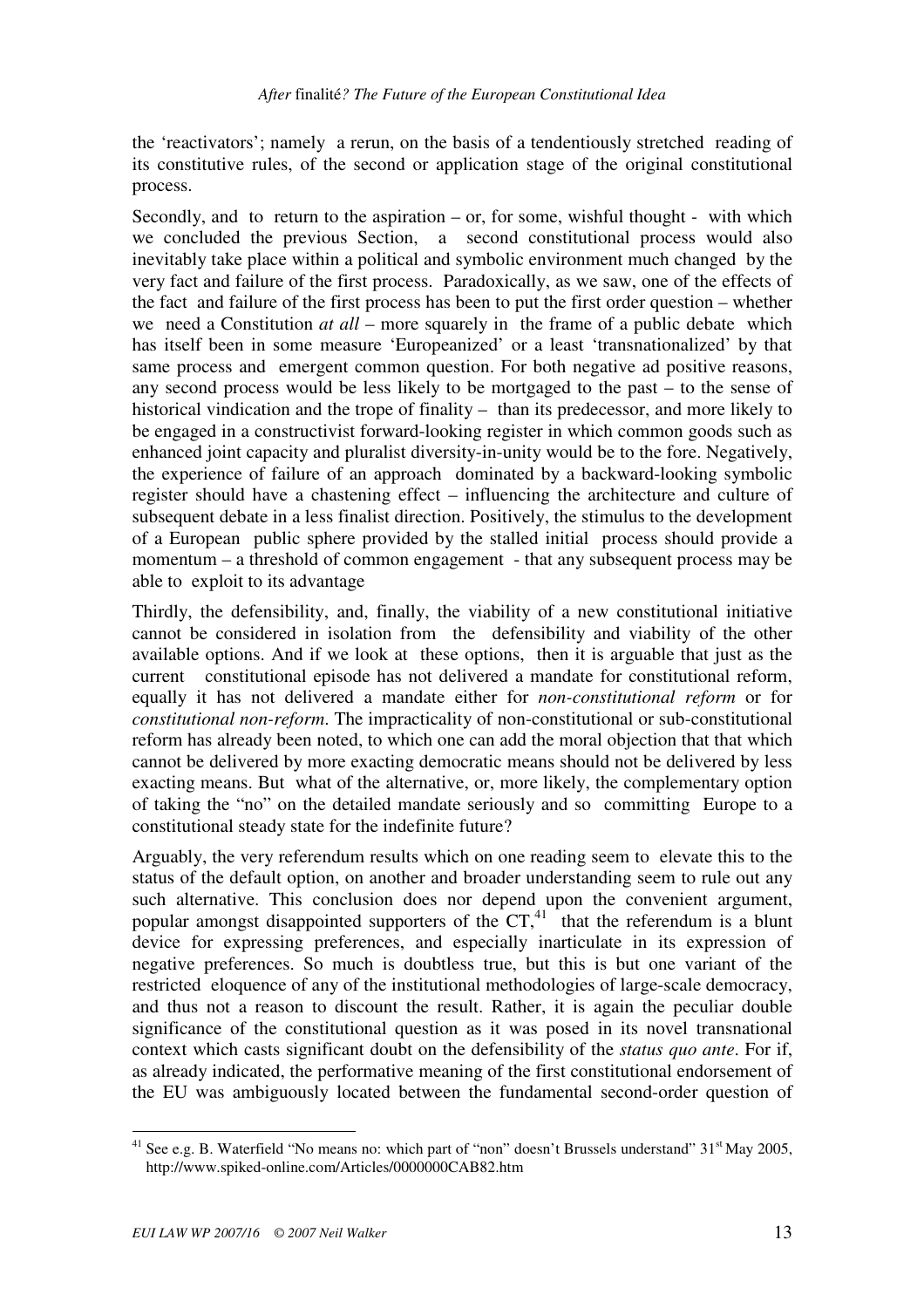whether the Union was deserving of a democratic imprimatur *at all* and the first order question of the adequacy of modestly modified 50 year old *acquis*, then a "no" vote invites the conclusion that the legitimacy not just of the mooted modest reforms, but of the basic structural template of the Union – *whether or not modestly reformed* - has been cast in severe doubt. The supposedly default option of constitutional passivity, therefore, seems on closer inspection to be no less undermined by the ratification process than any of the more active strategies we have considered.

This, however, is not the end of the argument, for there is one final and more fundamental objection to such a challenging conclusion as to the nature of the strategic bind in which the EU now finds itself which takes us, finally, to the core argument of political morality for or against a documentary constitutional process. This more fundamental objection involves switching the emphasis away from the negative content of the answer to the supposed inappropriateness of the question. On this view, we should not torture ourselves with the paradox of finding a meta-democratic constitutional way of organising the system of government for a putative demos which is deeply divided on whether and, if so, on what terms it should understand itself *as a*  demos in the fist place. Rather, this is the just the conceit of the European political class, guilty of a "category error"<sup>42</sup> in supposing that the EU is the kind of entity of which the documentary constitutional question should be asked. Instead, Constitutions *qua*  constitutive settlements are exclusively affairs of states, with their confident selfunderstanding *qua* demoi and their original and potentially unlimited political and legal authority, rather than of supranational organisations with their tenuous subjective sense of political community and only derivative and textually limited competence. Since, regrettably, the constitutional question was nonetheless posed at the supranational level, and given its inappropriateness was unsurprisingly met with a negative answer, we have to deal with the potentially damaging political consequences of that answer. And the best way to mitigate these consequence, from this state-centred perspective would be readily to admit the hubristic error of the big "C" Constitutional way and to return instead to the small "c" tradition of incremental system–building which has served the EU so faithfully over the previous  $50$  years.<sup>43</sup>

Yet the conservative quality of the premises from which such a response is fashioned are unmistakeable. As noted earlier, the big "C" constitutionalization of the EU polity debate is more persuasively seen as a *response* to the more insistent challenges to the legitimacy of the EU polity which surfaced in popular as much as in elite attitudes from Maastricht onwards rather than as the *cause* of or cue for such challenges. In turn, this reflects the growing belief that the idea of an autonomous democratic (re)founding which is central to the second-order constitutional question is indeed just as appropriate to the transnational domain as to the state domain, and in some respects even more pressing. Granted, certain features of the supranational domain, including the size and diversity of its popular constituency, its unusual dependence on technocratic expertise for the performance of many of its functions, its lack of the clearly developed party cleavages and public sphere which aid democratic opinion formation at the state level, its absence of clear lines of democratic accountability due to institutional plurality and cross-institutional sharing of the functions of government, and, last but by no means

<sup>&</sup>lt;sup>42</sup> See e.g. Moravcsik n19 above.

<sup>&</sup>lt;sup>43</sup> Ibid; and, in more detail, see A. Moravcsik, "The European Constitutional Compromise and the Neofunctionalist legacy" (2005) 12 *Journal of European Public Policy* 349-386.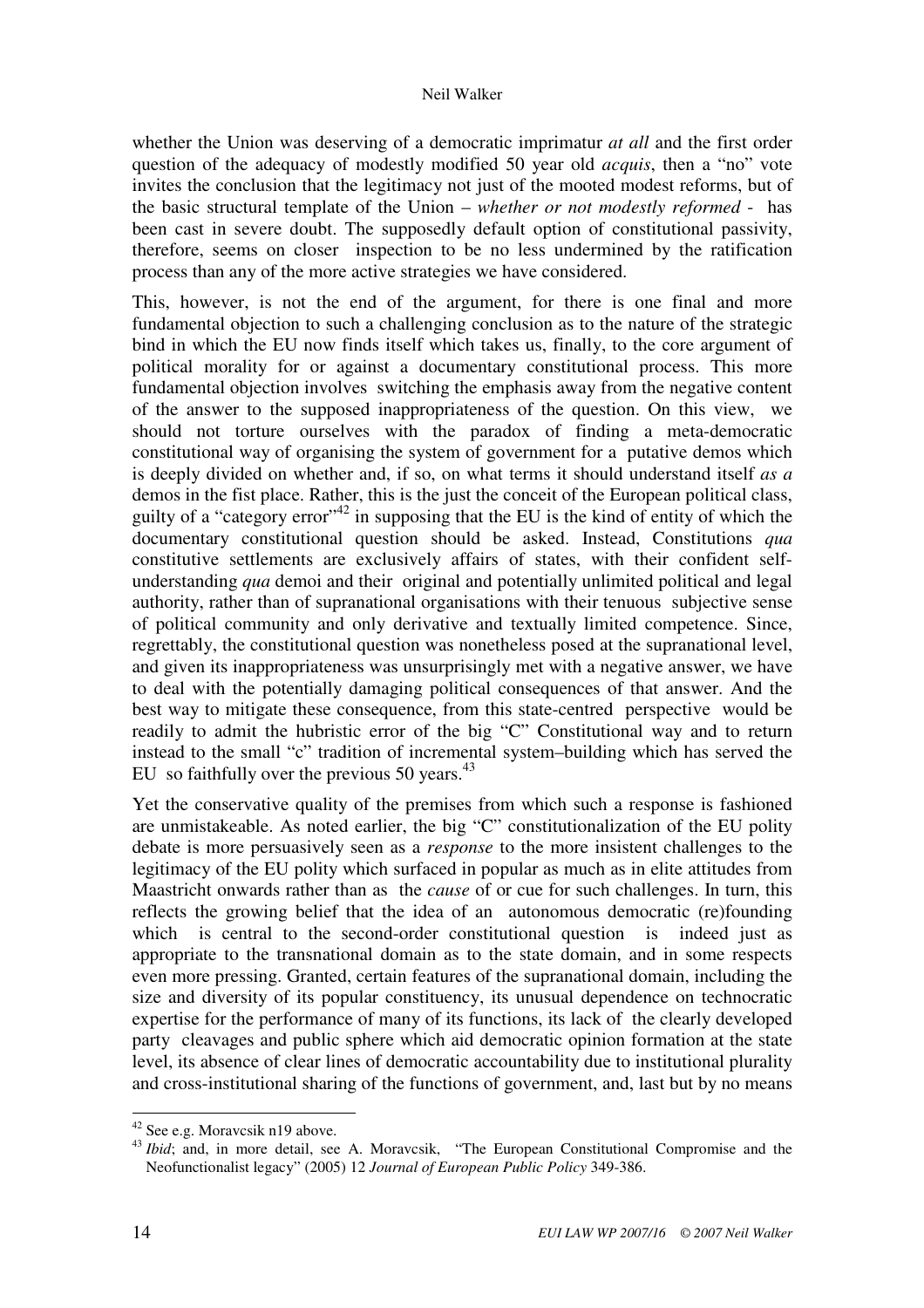least, its need to co-exist with and resilient practical subordination to national sites of democracy, mean that democracy is and will remain a complex and somewhat muted virtue of the quotidian politics of the EU. However, given, nonetheless the sheer scope of so-called 'pooled' supranational sovereignty – of the EU's wherewithal, positively, to influence the life-chances of its citizens independently of the will of any particular national government and, negatively, to compromise the capacity of any particular national government to influence the life-chances of its citizens, $44$  it seems all the more important that the primary regulatory structure with its inevitable attenuation of democracy itself be directly democratically mandated at the level of polity-generative rules.

On this view, the root case for a renewal of the EU's constitution-making efforts in the face of initial failure becomes a simple one of political morality. As is corroborated by the flavour of much of the constitutional debate in and after the Convention as well as by the mere fact of such a constitutional debate –redolent with the symbolism of democratic polity affirmation – being allowed to proceed, the EU is increasingly viewed as the type of entity which has passed a threshold of authoritative capacity and normative penetration beyond which its structures of government require a direct rather than indirect and state-mediated mandate from those who fall within is jurisdiction. The written constitutional form, with its classical double hierarchy of normative pedigree and popular endorsement, remains the best way of securing such a mandate whether as an act of foundation, or, as in the case of the EU, one of popular reappropriation.<sup>45</sup>

## *Section V***: Constitutionalism beyond constitutional** *finalité* **?**

For some, the EU's hour of constitutional reckoning is stretching critically late and desperate efforts are required either to resuscitate the body or to put it in cold storage pending some future 'miracle cure' of political consensus. For others that hour has already passed, and either an opportunity has been terminally lost or a hard lesson has been learned that the EU's ongoing political narrative is simply not appropriately framed in constitutional terms. These views share a presupposition that constitutionalisation is about the recognition or attainment of polity maturity, which in turn is about achieving a state of *finalité*. Accordingly, it makes no sense to think beyond *finalité* in search of a new kind of constitutional project and prospect. *Finalité*  remains the only relevant standard, for better of for worse – either to be obstinately persevered with or to be discarded as beyond reach or appropriate pursuitYet, as I have sought to argue, there is another view which treats a full constitutional reckoning, both as a matter of democratic baptism and as an ongoing framing device as an unavoidable imperative give the uniquely empowered postnational polity the EU has become. In some measure, as we have seen, this is a material and a symbolic imperative – a matter of finding the necessary normative means to avoid the EU becoming a blocked political

<sup>&</sup>lt;sup>44</sup> With the shortfall between the negative and positive - between what is lost from national capacity and what, absent the requisite development of new transnational political capital, is added to supranational capacity - giving rise to the famous supranational "problem-solving gap." See. For example, F. Scharpf, "Problem Solving Effectiveness and Democratic Accountability in the EU" Max Planck Working Papers (2003)

<sup>&</sup>lt;sup>45</sup> See e.g. J. E. Fossum and A.J. Menendez, "Democratic constitution-making: Reflections on the European experiment" Arena Working paper No.18, May 2005